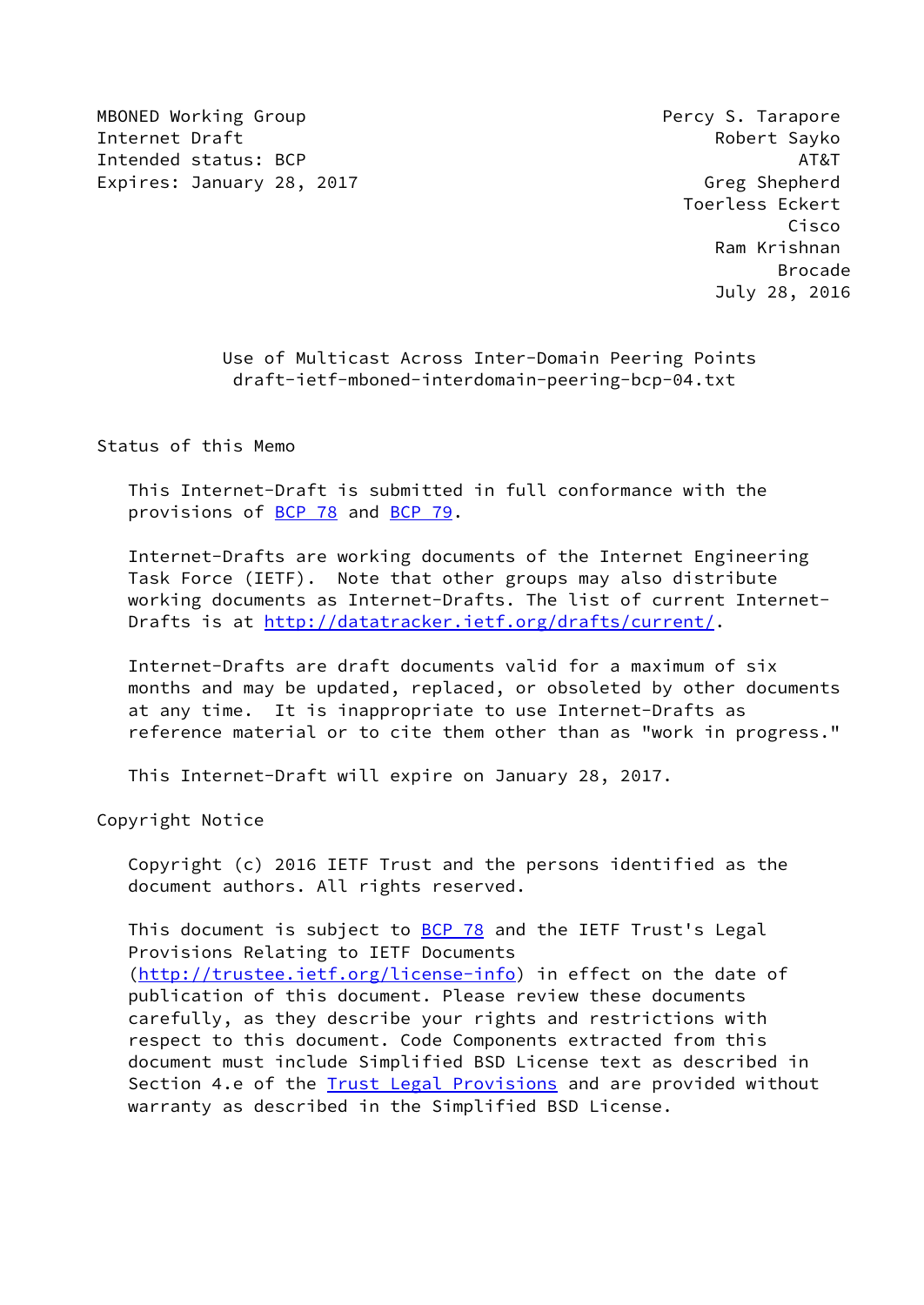# IETF I-D Use of Multicast Across Inter-Domain Peering Points July 2016

 This document may contain material from IETF Documents or IETF Contributions published or made publicly available before November 10, 2008. The person(s) controlling the copyright in some of this material may not have granted the IETF Trust the right to allow modifications of such material outside the IETF Standards Process. Without obtaining an adequate license from the person(s) controlling the copyright in such materials, this document may not be modified outside the IETF Standards Process, and derivative works of it may not be created outside the IETF Standards Process, except to format it for publication as an RFC or to translate it into languages other than English.

#### Abstract

 This document examines the use of multicast across inter-domain peering points. The objective is to describe the setup process for multicast-based delivery across administrative domains and document supporting functionality to enable this process.

## Table of Contents

| 2. Overview of Inter-domain Multicast Application Transport 4    |
|------------------------------------------------------------------|
| 3. Inter-domain Peering Point Requirements for Multicast5        |
|                                                                  |
|                                                                  |
| 3.3. Peering Point Enabled with an AMT - Both Domains Multicast  |
|                                                                  |
| 3.4. Peering Point Enabled with an AMT - AD-2 Not Multicast      |
|                                                                  |
| 3.5. AD-2 Not Multicast Enabled - Multiple AMT Tunnels Through   |
|                                                                  |
|                                                                  |
| 4.1. Network Interconnection Transport and Security Guidelines15 |
| 4.2. Routing Aspects and Related Guidelines15                    |
| Native Multicast Routing Aspects16<br>4.2.1                      |
| GRE Tunnel over Interconnecting Peering Point17<br>4.2.2         |
| 4.2.3 Routing Aspects with AMT Tunnels17                         |
| 4.3. Back Office Functions - Provisioning and Logging Guidelines |
|                                                                  |
| Provisioning Guidelines20<br>4.3.1                               |
| Application Accounting Guidelines21<br>4.3.2                     |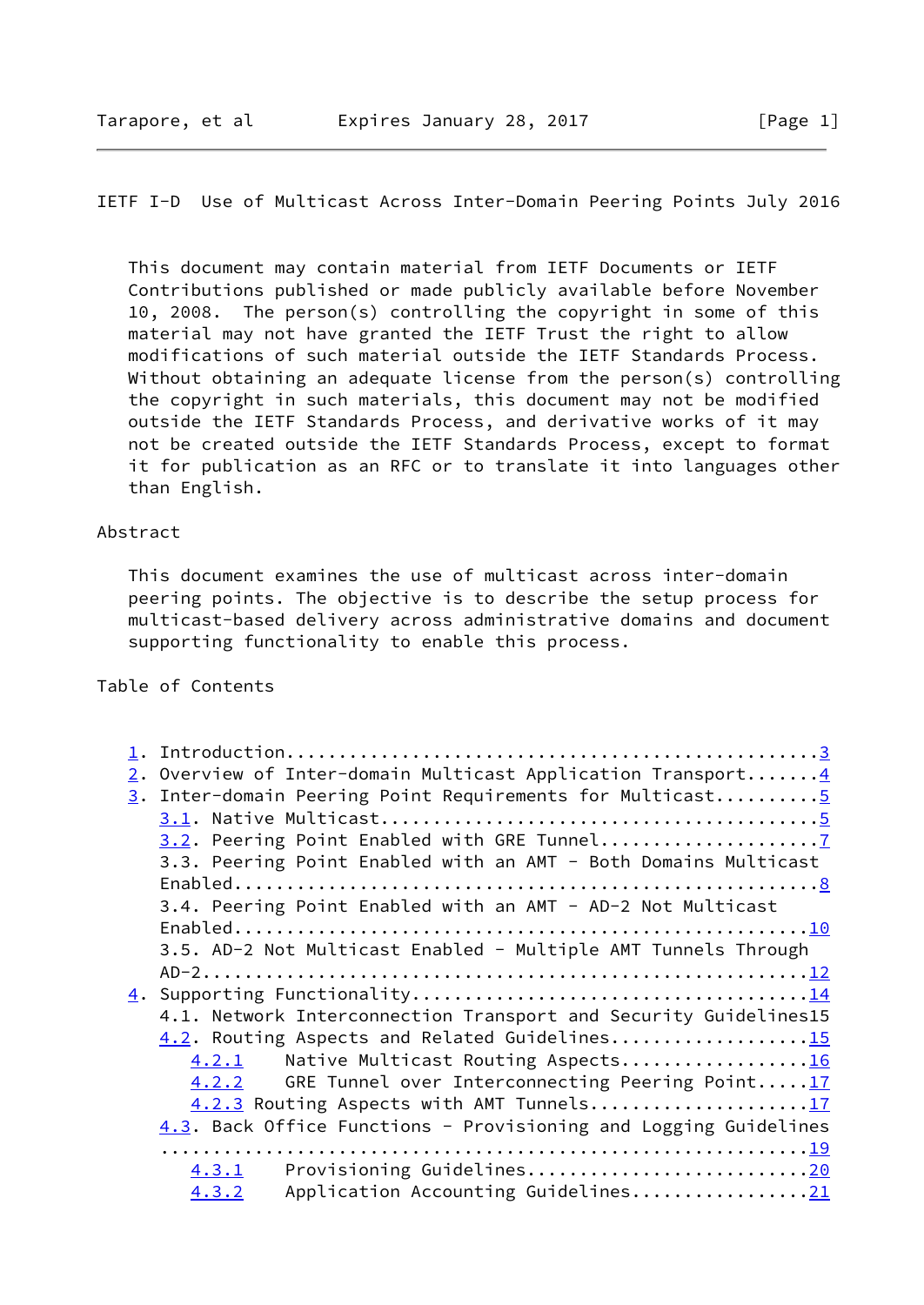4.3.3 Log Management Guidelines............................[.21](#page-21-0) 4.4. Operations - Service Performance and Monitoring Guidelines22 4.5. Client Reliability Models/Service Assurance Guidelines..[.24](#page-24-0) 5. Troubleshooting and Diagnostics..............................[.25](#page-25-0)

| Tarapore, et al | Expires January 28, 2017 | [Page 2] |
|-----------------|--------------------------|----------|

<span id="page-2-0"></span>IETF I-D Use of Multicast Across Inter-Domain Peering Points July 2016

#### 1. Introduction

 Several types of applications (e.g., live video streaming, software downloads) are well suited for delivery via multicast means. The use of multicast for delivering such applications offers significant savings for utilization of resources in any given administrative domain. End user demand for such applications is growing. Often, this requires transporting such applications across administrative domains via inter-domain peering points.

The objective of this Best Current Practices document is twofold:

- o Describe the technical process and establish guidelines for setting up multicast-based delivery of applications across inter domain peering points via a set of use cases.
- o Catalog all required information exchange between the administrative domains to support multicast-based delivery. This enables operators to initiate necessary processes to support inter-domain peering with multicast.

The scope and assumptions for this document are stated as follows:

- o For the purpose of this document, the term "peering point" refers to an interface between two networks/administrative domains over which traffic is exchanged between them. A Network-Network Interface (NNI) is an example of a peering point.
- o Administrative Domain 1 (AD-1) is enabled with native multicast. A peering point exists between AD-1 and AD-2.
- o It is understood that several protocols are available for this purpose including PIM-SM, Protocol Independent Multicast -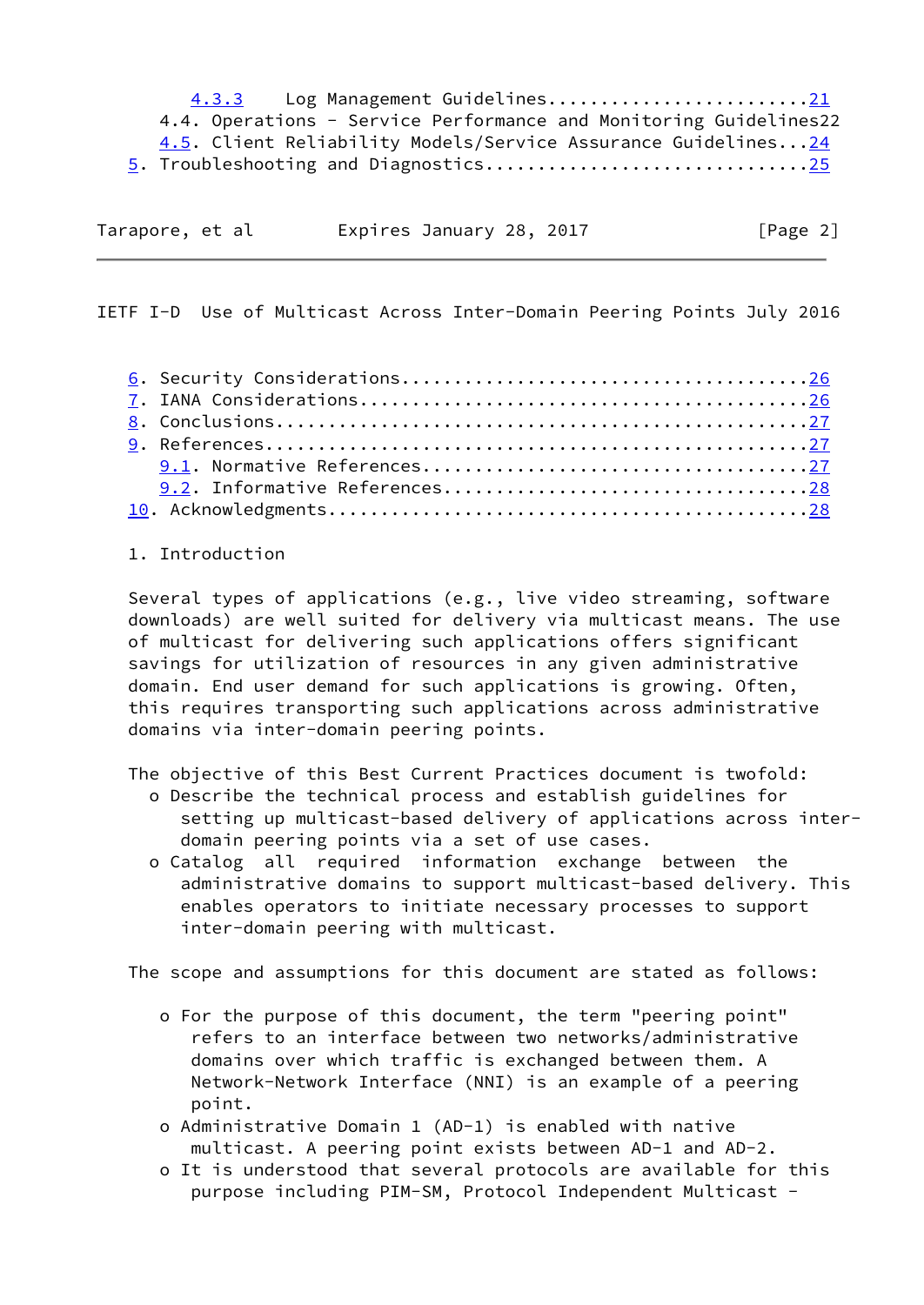Source Specific Multicast (PIM-SSM) [[RFC4607](https://datatracker.ietf.org/doc/pdf/rfc4607)], Internet Group Management Protocol (IGMP) [\[RFC4604](https://datatracker.ietf.org/doc/pdf/rfc4604)], Multicast Listener Discovery (MLD) [[RFC4604](https://datatracker.ietf.org/doc/pdf/rfc4604)].

o As described in Section 2, the source IP address of the multicast stream in the originating AD (AD-1) is known. Under

Tarapore, et al expires January 28, 2017 [Page 3]

<span id="page-3-0"></span>IETF I-D Use of Multicast Across Inter-Domain Peering Points July 2016

 this condition, PIM-SSM use is beneficial for the reasons stated in [\[draft-acq](https://datatracker.ietf.org/doc/pdf/draft-acq)], e.g., it allows the receiver's router to directly send a JOIN message to the source without the need of invoking an intermediate Rendezvous Point (RP). Hence, in the case of inter-domain peering, it is recommended to use only SSM protocols.

- o AD-1 and AD-2 are assumed to adopt compatible protocols. The use of different protocols is beyond the scope of this document.
- o An Automatic Multicast Tunnel (AMT) [\[RFC7450](https://datatracker.ietf.org/doc/pdf/rfc7450)] is setup at the peering point if either the peering point or AD-2 is not multicast enabled. It is assumed that an AMT Relay will be available to a client for multicast delivery. The selection of an optimal AMT relay by a client is out of scope for this document. Note that AMT use is necessary only when native multicast is unavailable in the peering point (Use Case 3.3) or in the downstream administrative domain (Use Cases 3.4, and 3.5).
- o The collection of billing data is assumed to be done at the application level and is not considered to be a networking issue. The settlements process for end user billing and/or inter-provider billing is out of scope for this document.
- o Inter-domain network connectivity troubleshooting is only considered within the context of a cooperative process between the two domains.

 This document also attempts to identify ways by which the peering process can be improved. Development of new methods for improvement is beyond the scope of this document.

- 2. Overview of Inter-domain Multicast Application Transport
- A multicast-based application delivery scenario is as follows:
	- o Two independent administrative domains are interconnected via a peering point.
	- o The peering point is either multicast enabled (end-to-end native multicast across the two domains) or it is connected by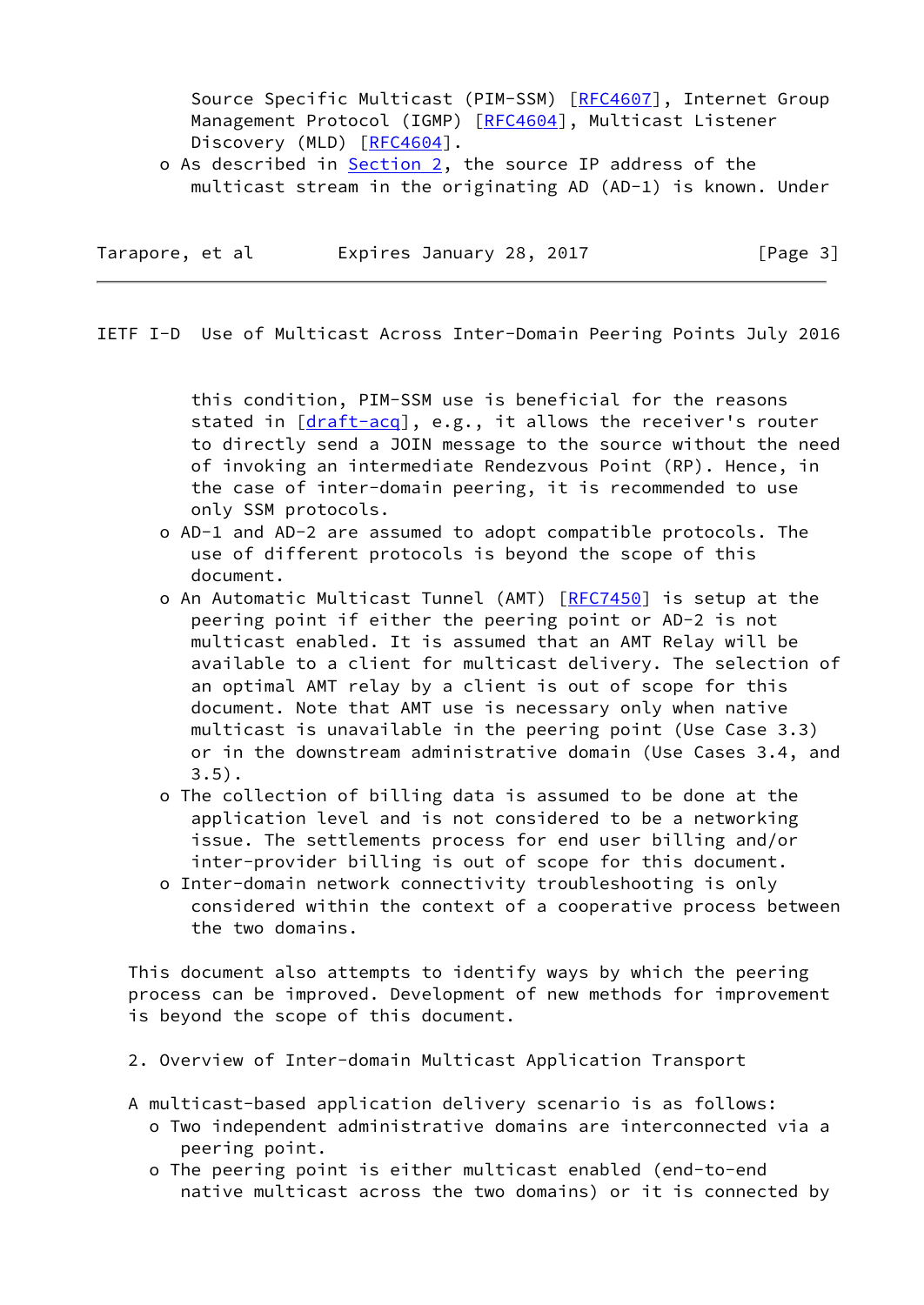one of two possible tunnel types: o A Generic Routing Encapsulation (GRE) Tunnel [[RFC2784\]](https://datatracker.ietf.org/doc/pdf/rfc2784) allowing multicast tunneling across the peering point, or o An Automatic Multicast Tunnel (AMT) [[RFC7450](https://datatracker.ietf.org/doc/pdf/rfc7450)].

| Tarapore, et al | Expires January 28, 2017 | [Page 4] |
|-----------------|--------------------------|----------|
|-----------------|--------------------------|----------|

<span id="page-4-0"></span>IETF I-D Use of Multicast Across Inter-Domain Peering Points July 2016

- o The application stream originates at a source in Domain 1. The source IP address is known.
- o An End User associated with Domain 2 requests the application. It is assumed that the application is suitable for delivery via multicast means (e.g., live steaming of major events, software downloads to large numbers of end user devices, etc.)
- o The request is communicated to the application source which provides the relevant multicast delivery information to the EU device via a "manifest file". At a minimum, this file contains the {Source, Group} or (S,G) information relevant to the multicast stream.
- o The application client in the EU device then joins the multicast stream distributed by the application source in domain 1 utilizing the (S,G) information provided in the manifest file. The manifest file may also contain additional information that the application client can use to locate the source and join the stream.

Note that domain 2 may be an independent network domain (e.g., Tier 1 network operator domain) or it could also be an Enterprise network operated by a single customer. The peering point architecture and requirements may have some unique aspects associated with the Enterprise case.

 The Use Cases describing various architectural configurations for the multicast distribution along with associated requirements is described in section 3. Unique aspects related to the Enterprise network possibility will be described in this section. A comprehensive list of pertinent information that needs to be exchanged between the two domains to support various functions enabling the application transport is provided in section  $4$ .

3. Inter-domain Peering Point Requirements for Multicast

 The transport of applications using multicast requires that the inter-domain peering point is enabled to support such a process. There are five possible Use Cases for consideration.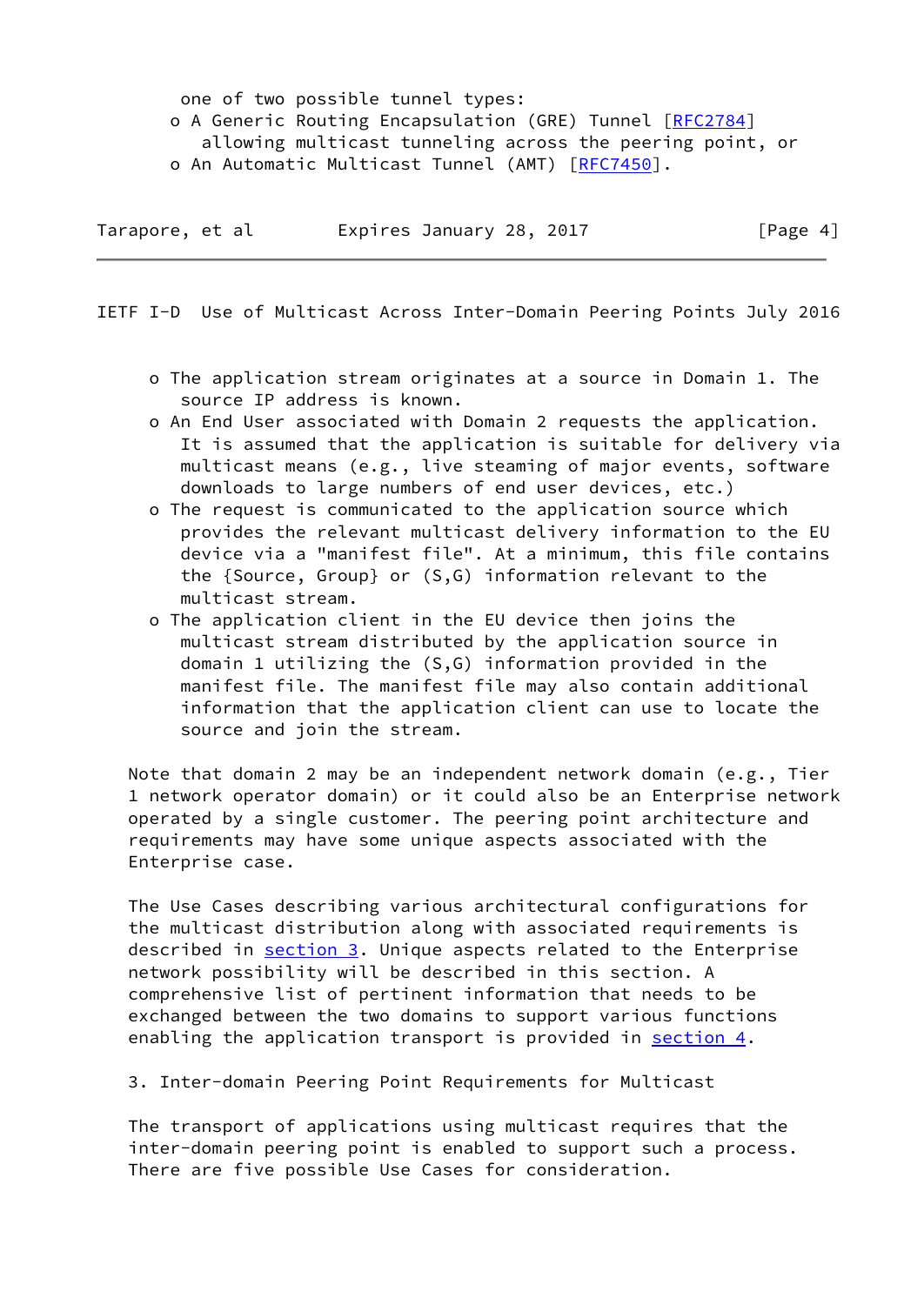### 3.1. Native Multicast

 This Use Case involves end-to-end Native Multicast between the two administrative domains and the peering point is also native multicast enabled - Figure 1.

| Tarapore, et al | Expires January 28, 2017 | [Page 5] |
|-----------------|--------------------------|----------|
|-----------------|--------------------------|----------|

IETF I-D Use of Multicast Across Inter-Domain Peering Points July 2016



 AD = Administrative Domain (Independent Autonomous System) AS = Application (e.g., Content) Multicast Source BR = Border Router I1 = AD-1 and AD-2 Multicast Interconnection (e.g., MBGP)

I2 = AD-2 and EU Multicast Connection

Figure 1 - Content Distribution via End to End Native Multicast

Advantages of this configuration are:

- o Most efficient use of bandwidth in both domains
- o Fewer devices in the path traversed by the multicast stream when compared to unicast transmissions.

 From the perspective of AD-1, the one disadvantage associated with native multicast into AD-2 instead of individual unicast to every EU in AD-2 is that it does not have the ability to count the number of End Users as well as the transmitted bytes delivered to them. This information is relevant from the perspective of customer billing and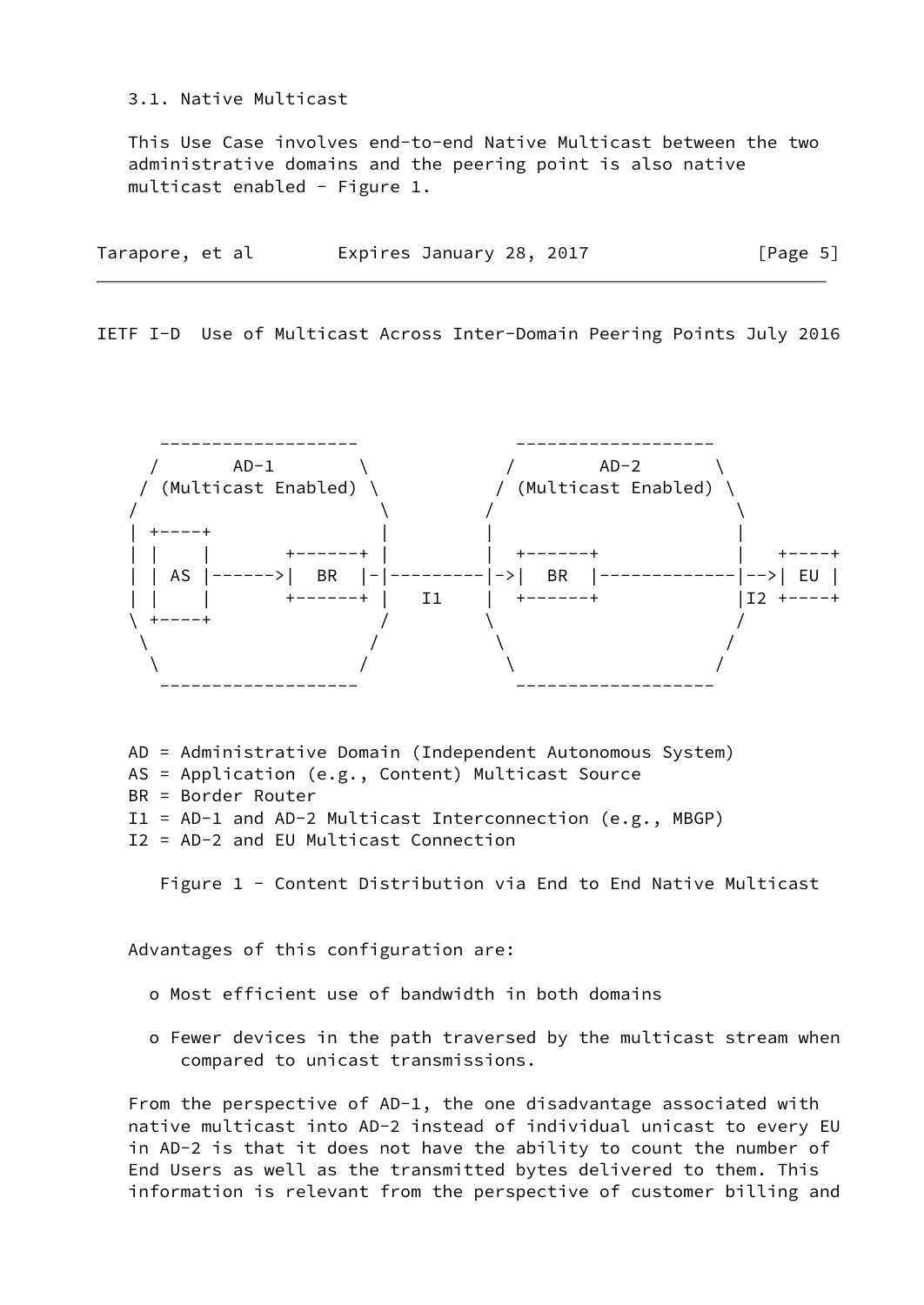operational logs. It is assumed that such data will be collected by the application layer. The application layer mechanisms for generating this information need to be robust enough such that all pertinent requirements for the source provider and the AD operator are satisfactorily met. The specifics of these methods are beyond the scope of this document.

Architectural guidelines for this configuration are as follows:

| Tarapore, et al | Expires January 28, 2017 | [Page 6] |
|-----------------|--------------------------|----------|
|                 |                          |          |

<span id="page-6-0"></span>IETF I-D Use of Multicast Across Inter-Domain Peering Points July 2016

- a. Dual homing for peering points between domains is recommended as a way to ensure reliability with full BGP table visibility.
- b. If the peering point between AD-1 and AD-2 is a controlled network environment, then bandwidth can be allocated accordingly by the two domains to permit the transit of non-rate adaptive multicast traffic. If this is not the case, then it is recommended that the multicast traffic should support rate-adaption.
- c. The sending and receiving of multicast traffic between two domains is typically determined by local policies associated with each domain. For example, if AD-1 is a service provider and AD-2 is an enterprise, then AD-1 may support local policies for traffic delivery to, but not traffic reception from AD-2. Another example is the use of a policy by which AD-1 delivers specified content to AD-2 only if such delivery has been accepted by contract.
- d. Relevant information on multicast streams delivered to End Users in AD-2 is assumed to be collected by available capabilities in the application layer. The precise nature and formats of the collected information will be determined by directives from the source owner and the domain operators.
- e. The interconnection of AD-1 and AD-2 should minimally follow guidelines for traffic filtering between autonomous systems [\[BCP38\]](#page-28-1). Filtering guidelines specific to the multicast control plane and data-plane are described in section 6.

3.2. Peering Point Enabled with GRE Tunnel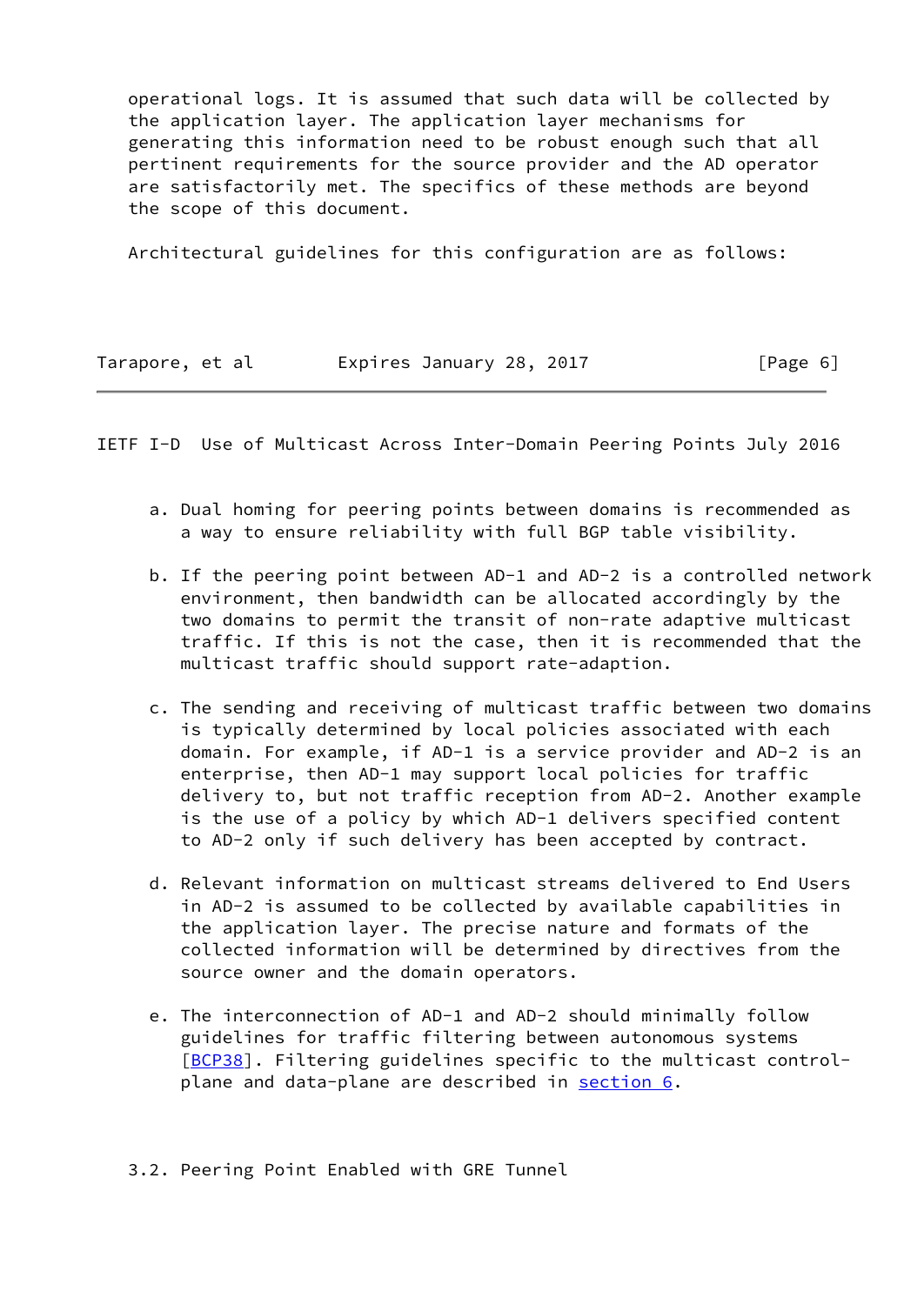The peering point is not native multicast enabled in this Use Case. There is a Generic Routing Encapsulation Tunnel provisioned over the peering point. In this case, the interconnection I1 between AD-1 and AD-2 in Figure 1 is multicast enabled via a Generic Routing Encapsulation Tunnel (GRE) [[RFC2784\]](https://datatracker.ietf.org/doc/pdf/rfc2784) and encapsulating the multicast protocols across the interface. The routing configuration is basically unchanged: Instead of BGP (SAFI2) across the native IP multicast link between AD-1 and AD-2, BGP (SAFI2) is now run across the GRE tunnel.

Advantages of this configuration:

| Tarapore, et al |  | Expires January 28, 2017 |  | [Page 7] |  |
|-----------------|--|--------------------------|--|----------|--|
|-----------------|--|--------------------------|--|----------|--|

<span id="page-7-0"></span>IETF I-D Use of Multicast Across Inter-Domain Peering Points July 2016

- o Highly efficient use of bandwidth in both domains although not as efficient as the fully native multicast Use Case.
- o Fewer devices in the path traversed by the multicast stream when compared to unicast transmissions.
- o Ability to support only partial IP multicast deployments in AD-1 and/or AD-2.
- o GRE is an existing technology and is relatively simple to implement.

Disadvantages of this configuration:

- o Per Use Case 3.1, current router technology cannot count the number of end users or the number bytes transmitted.
- o GRE tunnel requires manual configuration.
- o The GRE must be established prior to stream starting.
- o The GRE tunnel is often left pinned up

 Architectural guidelines for this configuration include the following:

 Guidelines (a) through (d) are the same as those described in Use Case 3.1. Two additional guidelines are as follows:

e. GRE tunnels are typically configured manually between peering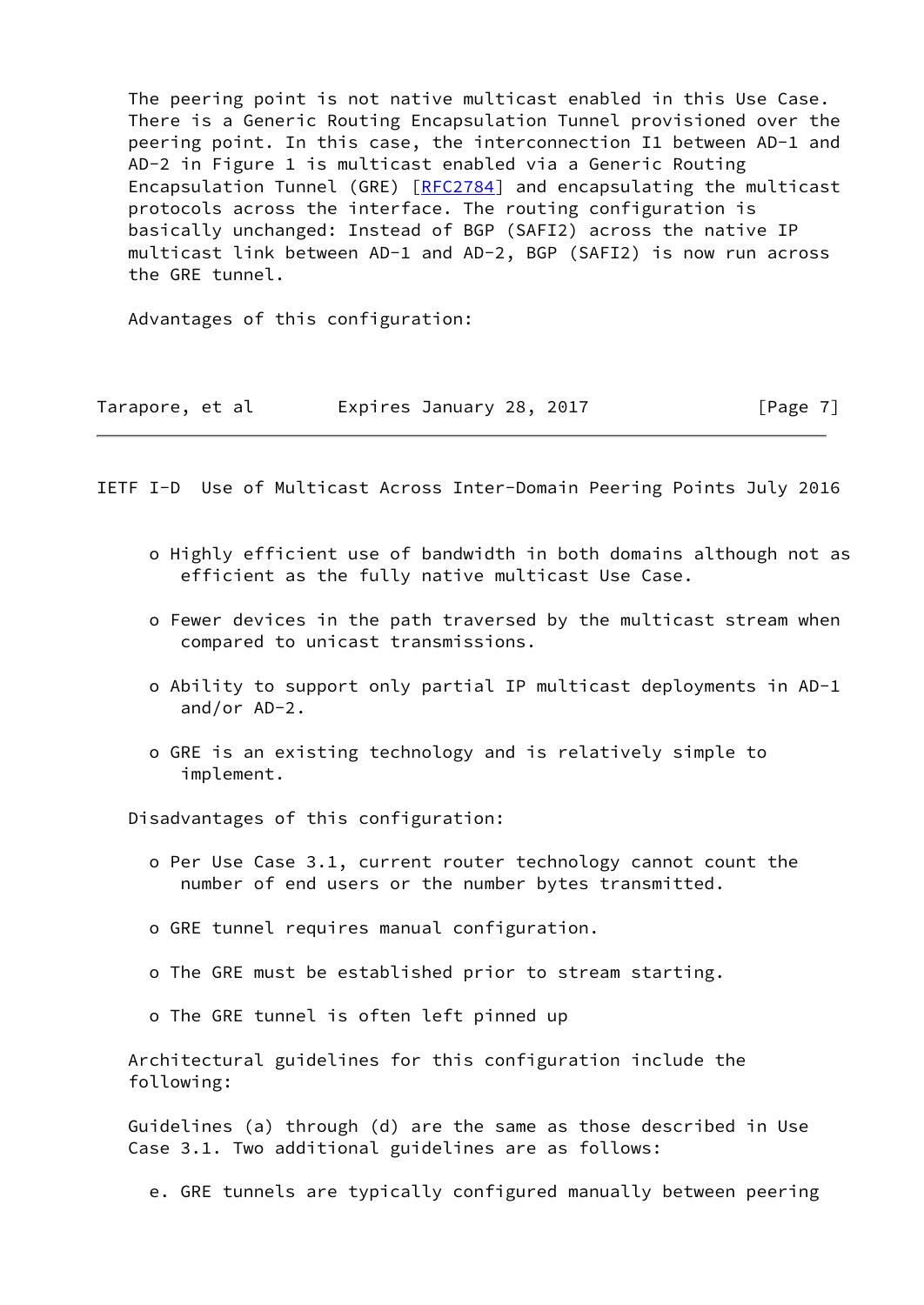points to support multicast delivery between domains

 f. It is recommended that the GRE tunnel (tunnel server) configuration in the source network is such that it only advertises the routes to the application sources and not to the entire network. This practice will prevent unauthorized delivery of applications through the tunnel (e.g., if application  $-$  e.g., content - is not part of an agreed inter-domain partnership).

 3.3. Peering Point Enabled with an AMT - Both Domains Multicast Enabled

 Both administrative domains in this Use Case are assumed to be native multicast enabled here; however the peering point is not. The

| Tarapore, et al | Expires January 28, 2017 | [Page 8] |
|-----------------|--------------------------|----------|
|-----------------|--------------------------|----------|

IETF I-D Use of Multicast Across Inter-Domain Peering Points July 2016

 peering point is enabled with an Automatic Multicast Tunnel. The basic configuration is depicted in Figure 2.



 AR = AMT Relay AG = AMT Gateway I1 = AMT Interconnection between AD-1 and AD-2 I2 = AD-2 and EU Multicast Connection

Figure 2 - AMT Interconnection between AD-1 and AD-2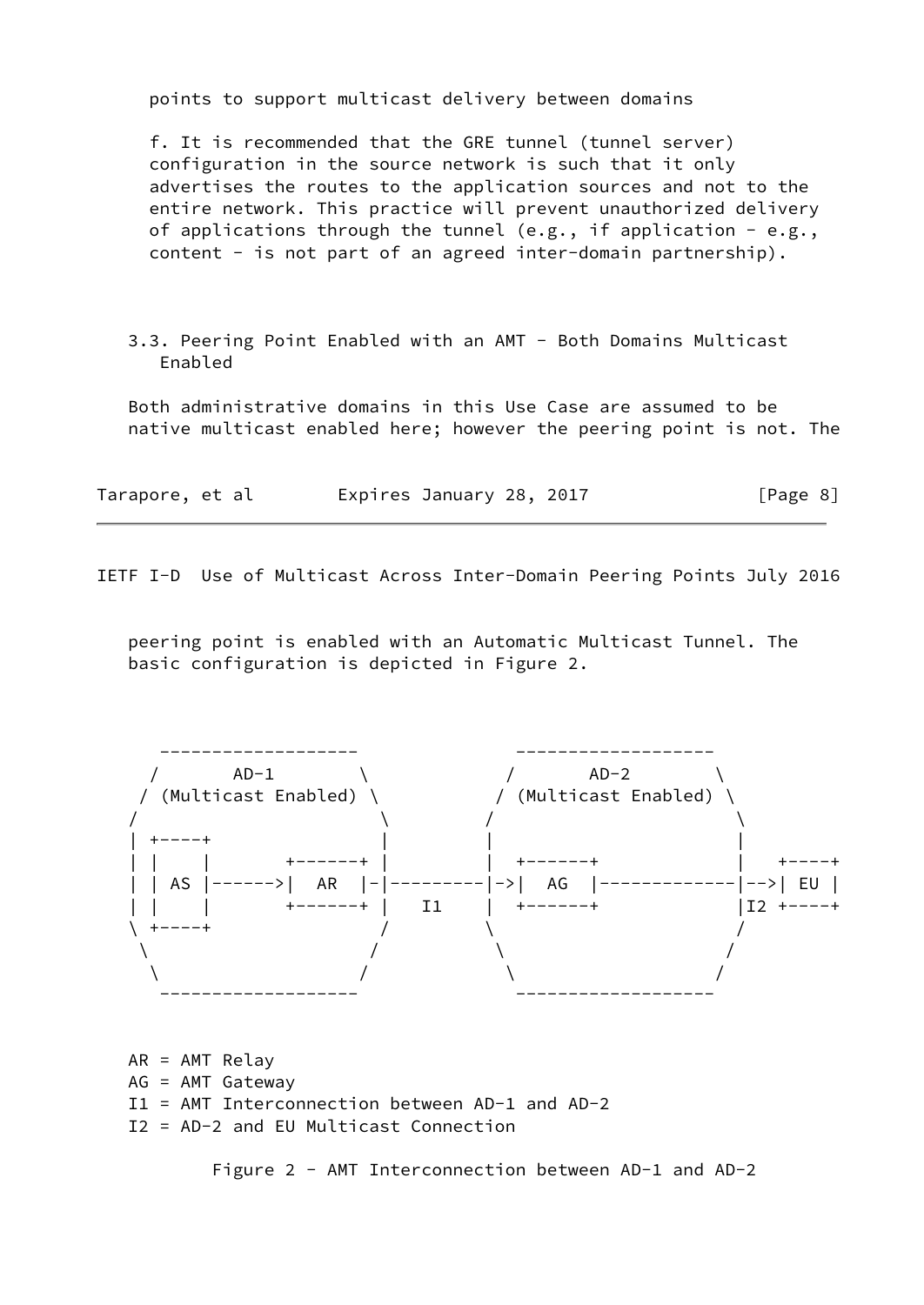Advantages of this configuration:

- o Highly efficient use of bandwidth in AD-1.
- o AMT is an existing technology and is relatively simple to implement. Attractive properties of AMT include the following:
	- o Dynamic interconnection between Gateway-Relay pair across the peering point.
	- o Ability to serve clients and servers with differing policies.

Disadvantages of this configuration:

 o Per Use Case 3.1 (AD-2 is native multicast), current router technology cannot count the number of end users or the number of bytes transmitted to all end users.

| Tarapore, et al |  | Expires January 28, 2017 |  | [Page 9] |  |
|-----------------|--|--------------------------|--|----------|--|
|                 |  |                          |  |          |  |

<span id="page-9-0"></span>IETF I-D Use of Multicast Across Inter-Domain Peering Points July 2016

- o Additional devices (AMT Gateway and Relay pairs) may be introduced into the path if these services are not incorporated in the existing routing nodes.
- o Currently undefined mechanisms for the AG to automatically select the optimal AR.

Architectural guidelines for this configuration are as follows:

 Guidelines (a) through (d) are the same as those described in Use Case 3.1. In addition,

 e. It is recommended that AMT Relay and Gateway pairs be configured at the peering points to support multicast delivery between domains. AMT tunnels will then configure dynamically across the peering points once the Gateway in AD-2 receives the (S, G) information from the EU.

3.4. Peering Point Enabled with an AMT - AD-2 Not Multicast Enabled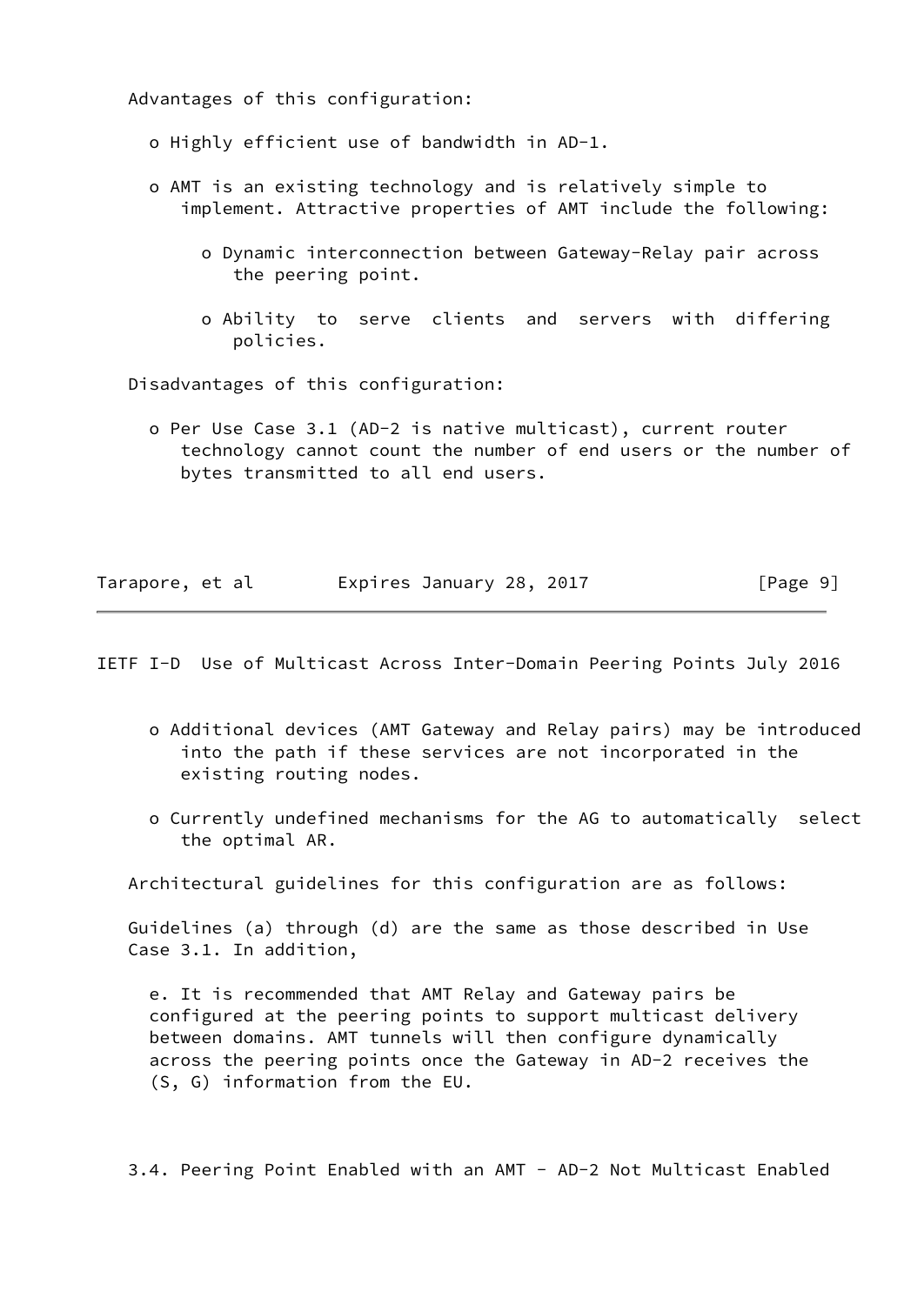In this AMT Use Case, the second administrative domain AD-2 is not multicast enabled. This implies that the interconnection between AD- 2 and the End User is also not multicast enabled as depicted in Figure 3.

Tarapore, et al Expires January 28, 2017 [Page 10]

IETF I-D Use of Multicast Across Inter-Domain Peering Points July 2016



 AS = Application Multicast Source AR = AMT Relay EU/G = Gateway client embedded in EU device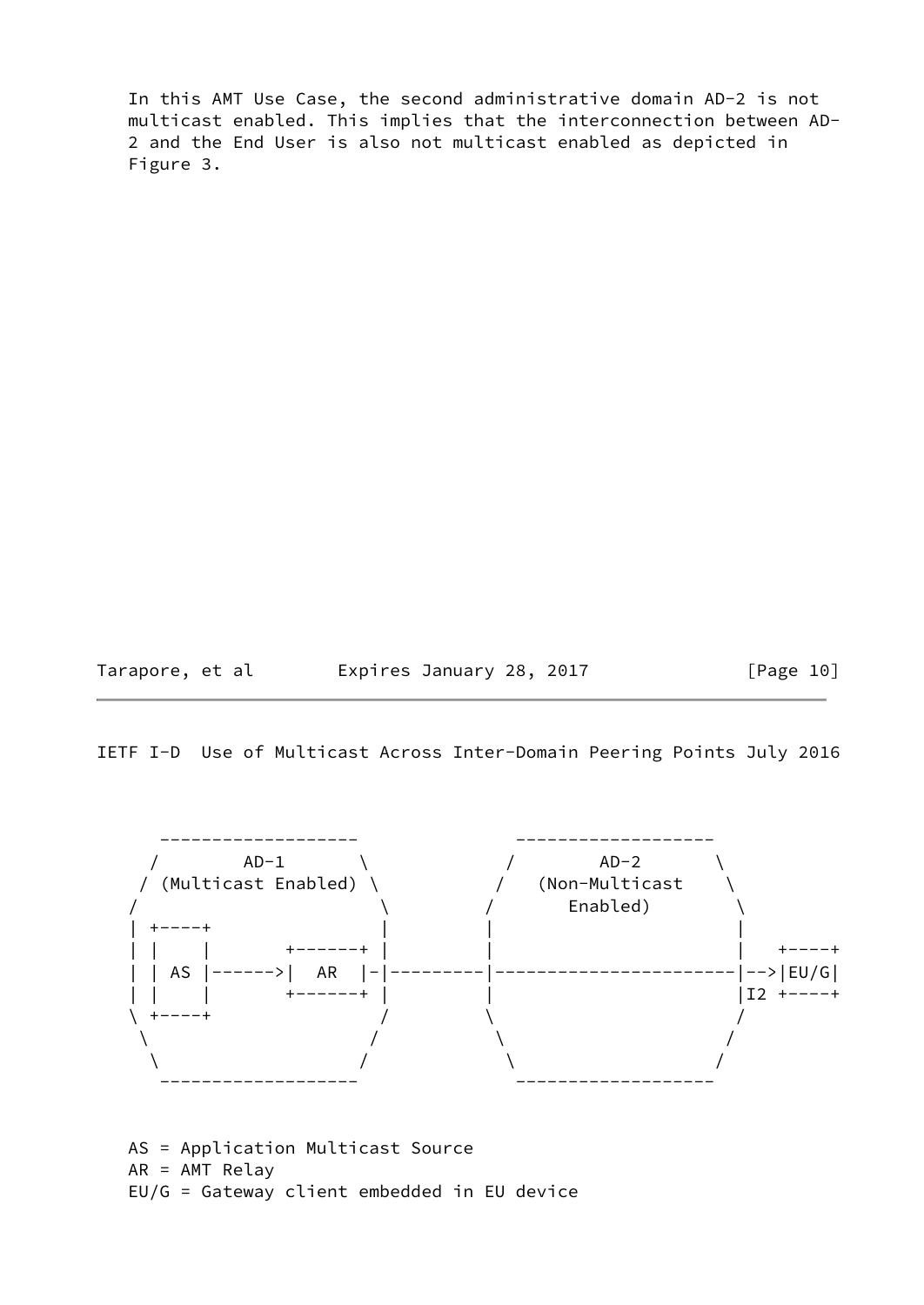I2 = AMT Tunnel Connecting EU/G to AR in AD-1 through Non-Multicast Enabled AD-2.

Figure 3 - AMT Tunnel Connecting AD-1 AMT Relay and EU Gateway

 This Use Case is equivalent to having unicast distribution of the application through AD-2. The total number of AMT tunnels would be equal to the total number of End Users requesting the application. The peering point thus needs to accommodate the total number of AMT tunnels between the two domains. Each AMT tunnel can provide the data usage associated with each End User.

Advantages of this configuration:

- o Highly efficient use of bandwidth in AD-1.
- o AMT is an existing technology and is relatively simple to implement. Attractive properties of AMT include the following:
	- o Dynamic interconnection between Gateway-Relay pair across the peering point.
	- o Ability to serve clients and servers with differing policies.
- o Each AMT tunnel serves as a count for each End User and is also able to track data usage (bytes) delivered to the EU.

| Tarapore, et al |  | Expires January 28, 2017 |  | [Page 11] |  |
|-----------------|--|--------------------------|--|-----------|--|
|-----------------|--|--------------------------|--|-----------|--|

<span id="page-11-0"></span>IETF I-D Use of Multicast Across Inter-Domain Peering Points July 2016

Disadvantages of this configuration:

- o Additional devices (AMT Gateway and Relay pairs) are introduced into the transport path.
- o Assuming multiple peering points between the domains, the EU Gateway needs to be able to find the "correct" AMT Relay in AD- 1.

Architectural guidelines for this configuration are as follows:

 Guidelines (a) through (c) are the same as those described in Use Case 3.1.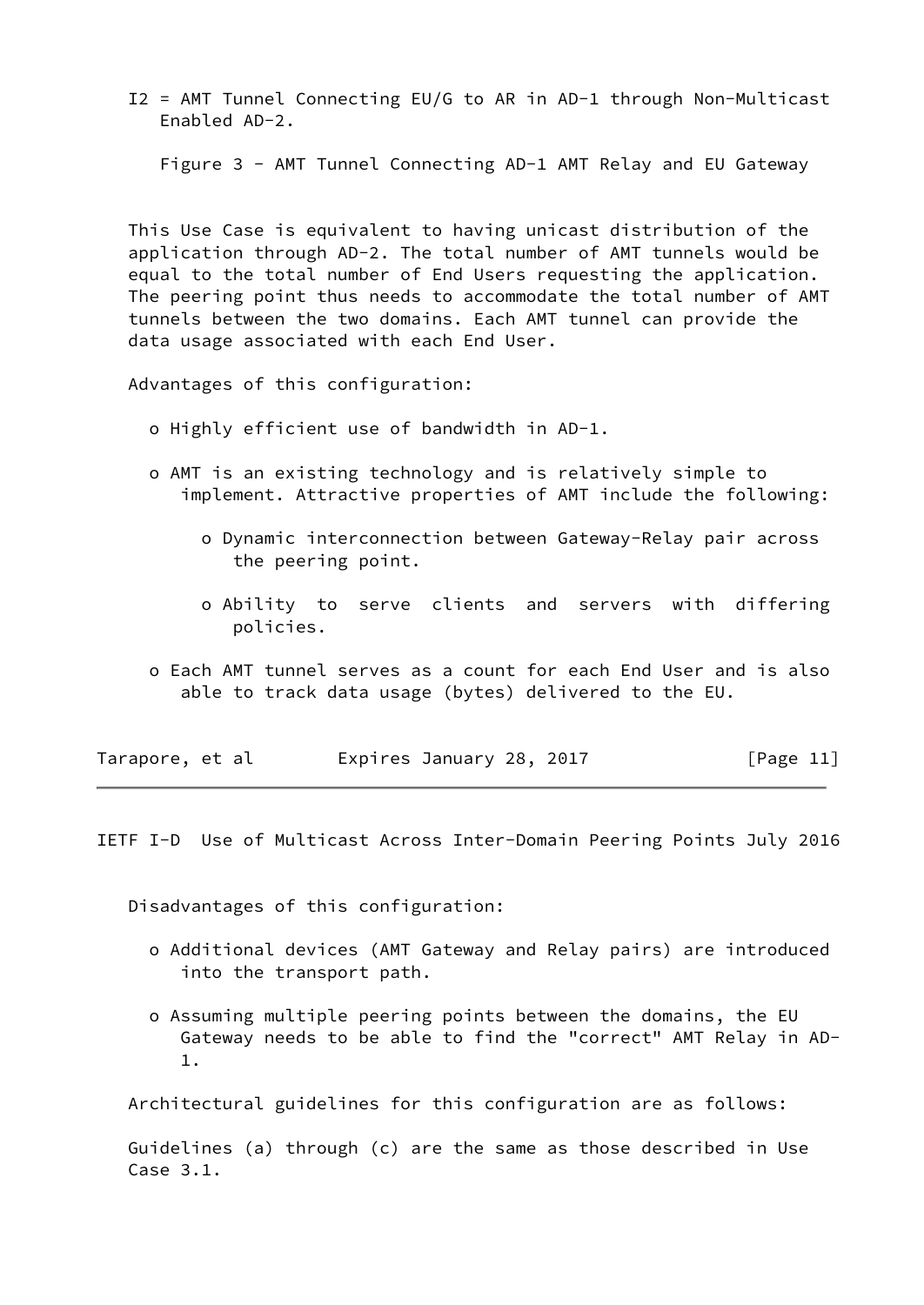d. It is recommended that proper procedures are implemented such that the AMT Gateway at the End User device is able to find the correct AMT Relay in AD-1 across the peering points. The application client in the EU device is expected to supply the (S, G) information to the Gateway for this purpose.

 e. The AMT tunnel capabilities are expected to be sufficient for the purpose of collecting relevant information on the multicast streams delivered to End Users in AD-2.

 3.5. AD-2 Not Multicast Enabled - Multiple AMT Tunnels Through AD-2 This is a variation of Use Case 3.4 as follows:

Tarapore, et al  $\qquad \qquad$  Expires January 28, 2017 [Page 12]

IETF I-D Use of Multicast Across Inter-Domain Peering Points July 2016

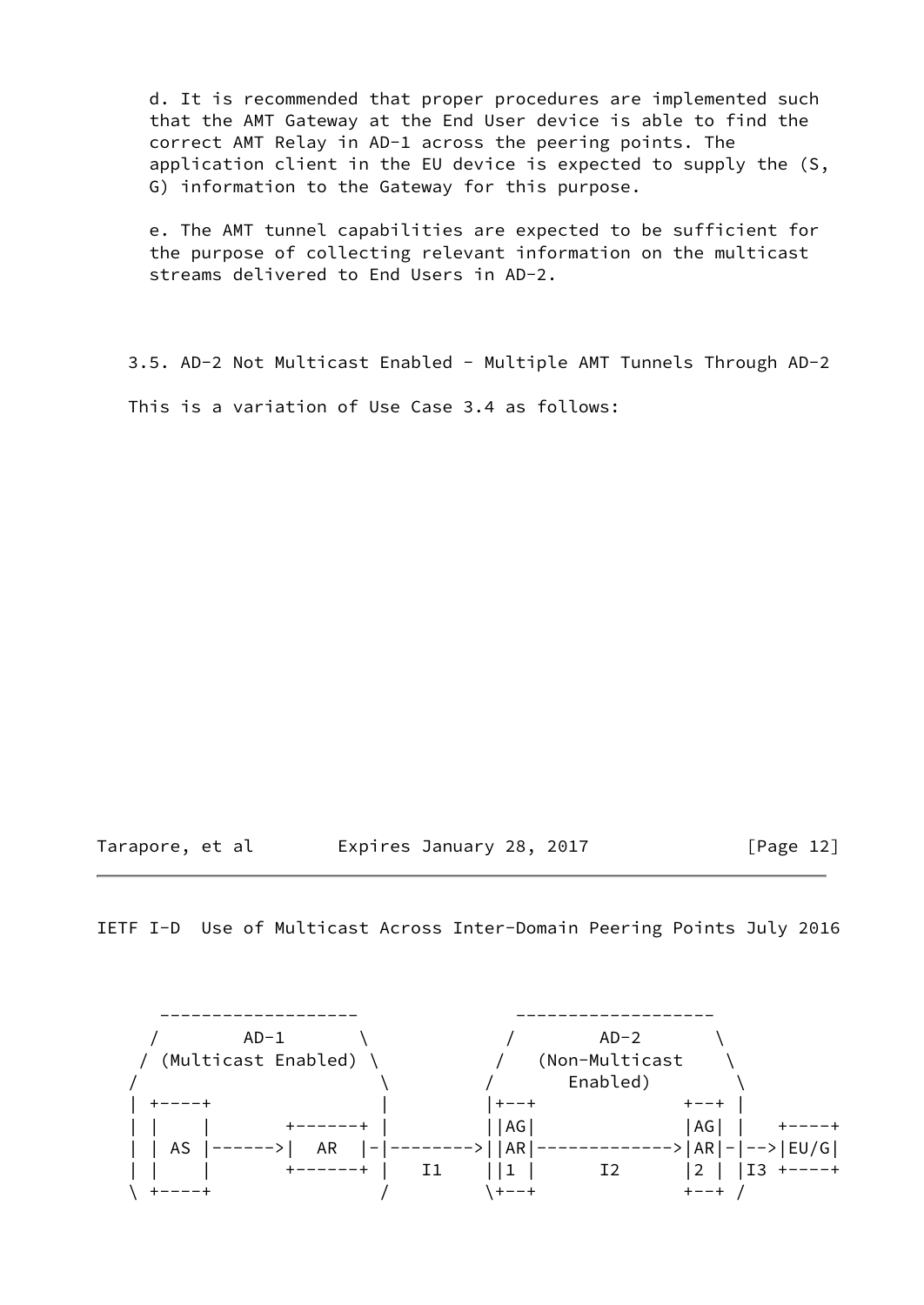| -------------------- |  | -------------------- |
|----------------------|--|----------------------|

```
 AS = Application Source
AR = AMT Relay in AD-1
AGAR1 = AMT Gateway/Relay node in AD-2 across Peering Point
I1 = AMT Tunnel Connecting AR in AD-1 to GW in AGAR1 in AD-2
AGAR2 = AMT Gateway/Relay node at AD-2 Network Edge
I2 = AMT Tunnel Connecting Relay in AGAR1 to GW in AGAR2
EU/G = Gateway client embedded in EU device
I3 = AMT Tunnel Connecting EU/G to AR in AGAR2
```
Figure 4 - AMT Tunnel Connecting AD-1 AMT Relay and EU Gateway

 Use Case 3.4 results in several long AMT tunnels crossing the entire network of AD-2 linking the EU device and the AMT Relay in AD-1 through the peering point. Depending on the number of End Users, there is a likelihood of an unacceptably large number of AMT tunnels - and unicast streams - through the peering point. This situation can be alleviated as follows:

- o Provisioning of strategically located AMT nodes at the edges of AD-2. An AMT node comprises co-location of an AMT Gateway and an AMT Relay. One such node is at the AD-2 side of the peering point (node AGAR1 in Figure 4).
- o Single AMT tunnel established across peering point linking AMT Relay in AD-1 to the AMT Gateway in the AMT node AGAR1 in AD-2.
- o AMT tunnels linking AMT node AGAR1 at peering point in AD-2 to other AMT nodes located at the edges of AD-2: e.g., AMT tunnel I2

| Tarapore, et al | Expires January 28, 2017 |  | [Page 13] |
|-----------------|--------------------------|--|-----------|
|-----------------|--------------------------|--|-----------|

<span id="page-13-0"></span>IETF I-D Use of Multicast Across Inter-Domain Peering Points July 2016

 linking AMT Relay in AGAR1 to AMT Gateway in AMT node AGAR2 in Figure 4.

 o AMT tunnels linking EU device (via Gateway client embedded in device) and AMT Relay in appropriate AMT node at edge of AD-2: e.g., I3 linking EU Gateway in device to AMT Relay in AMT node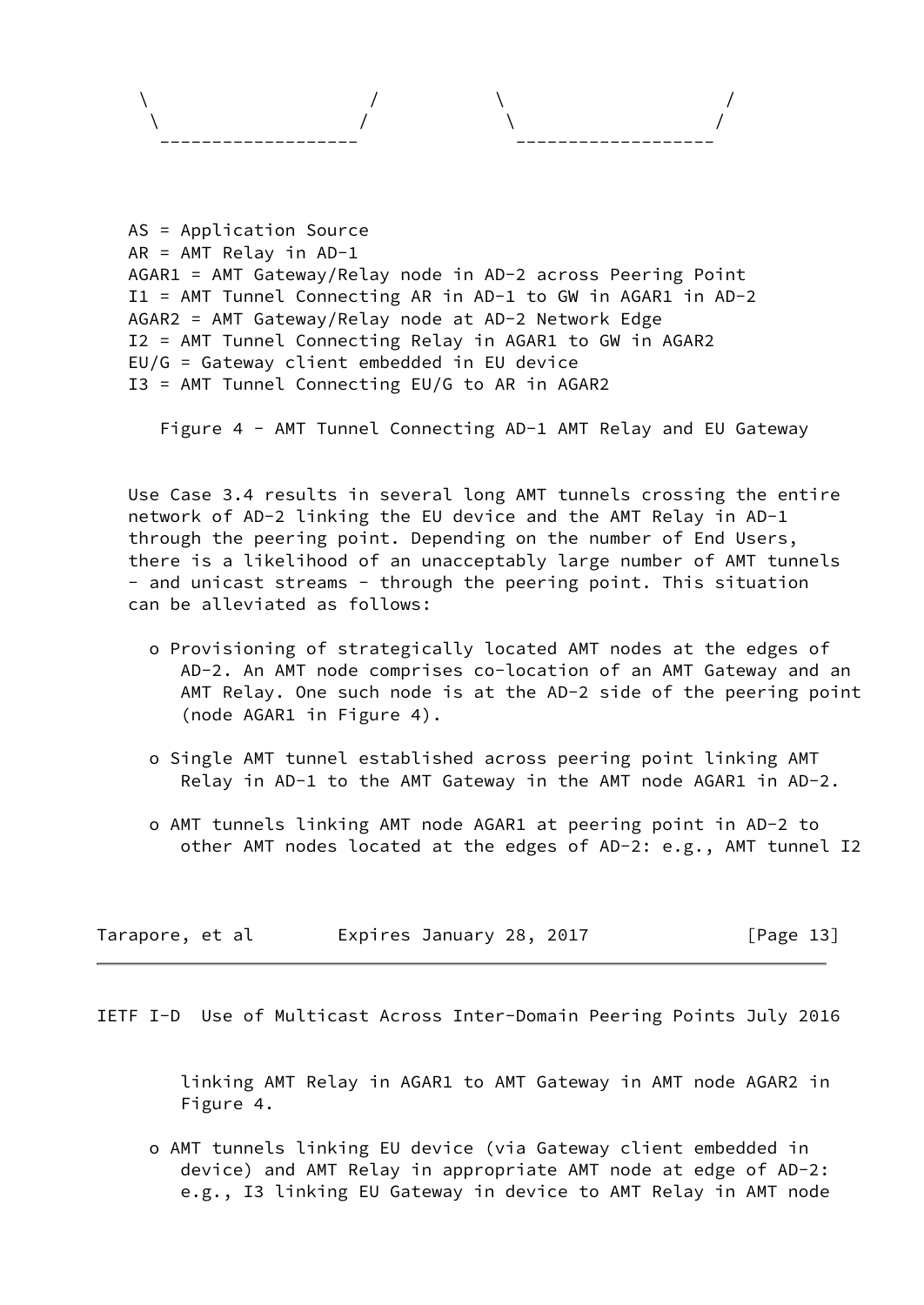AGAR2.

 The advantage for such a chained set of AMT tunnels is that the total number of unicast streams across AD-2 is significantly reduced thus freeing up bandwidth. Additionally, there will be a single unicast stream across the peering point instead of possibly, an unacceptably large number of such streams per Use Case 3.4. However, this implies that several AMT tunnels will need to be dynamically configured by the various AMT Gateways based solely on the (S,G) information received from the application client at the EU device. A suitable mechanism for such dynamic configurations is therefore critical.

Architectural guidelines for this configuration are as follows:

 Guidelines (a) through (c) are the same as those described in Use Case 3.1.

 d. It is recommended that proper procedures are implemented such that the various AMT Gateways (at the End User devices and the AMT nodes in AD-2) are able to find the correct AMT Relay in other AMT nodes as appropriate. The application client in the EU device is expected to supply the (S, G) information to the Gateway for this purpose.

 e. The AMT tunnel capabilities are expected to be sufficient for the purpose of collecting relevant information on the multicast streams delivered to End Users in AD-2.

4. Supporting Functionality

 Supporting functions and related interfaces over the peering point that enable the multicast transport of the application are listed in this section. Critical information parameters that need to be exchanged in support of these functions are enumerated along with guidelines as appropriate. Specific interface functions for consideration are as follows.

| Tarapore, et al |  | Expires January 28, 2017 |  |  | [Page 14] |
|-----------------|--|--------------------------|--|--|-----------|
|-----------------|--|--------------------------|--|--|-----------|

<span id="page-14-0"></span>IETF I-D Use of Multicast Across Inter-Domain Peering Points July 2016

4.1. Network Interconnection Transport and Security Guidelines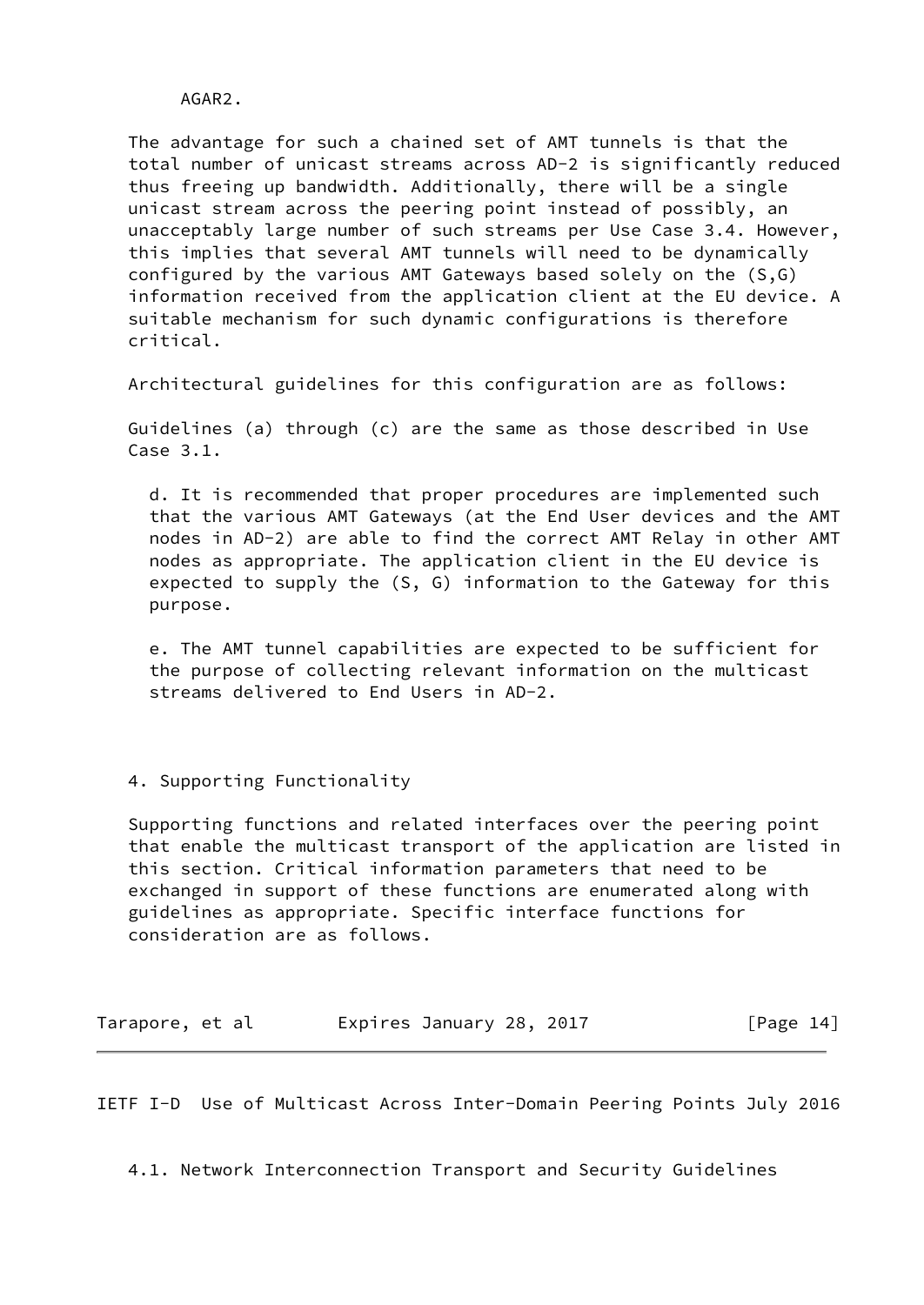The term "Network Interconnection Transport" refers to the interconnection points between the two Administrative Domains. The following is a representative set of attributes that will need to be agreed to between the two administrative domains to support multicast delivery.

- o Number of Peering Points
- o Peering Point Addresses and Locations
- o Connection Type Dedicated for Multicast delivery or shared with other services
- o Connection Mode Direct connectivity between the two AD's or via another ISP
- o Peering Point Protocol Support Multicast protocols that will be used for multicast delivery will need to be supported at these points. Examples of protocols include eBGP [\[RFC4271](https://datatracker.ietf.org/doc/pdf/rfc4271)] and MBGP [\[RFC4271](https://datatracker.ietf.org/doc/pdf/rfc4271)].
- o Bandwidth Allocation If shared with other services, then there needs to be a determination of the share of bandwidth reserved for multicast delivery.
- o QoS Requirements Delay/latency specifications that need to be specified in an SLA.
- o AD Roles and Responsibilities the role played by each AD for provisioning and maintaining the set of peering points to support multicast delivery.
- 4.2. Routing Aspects and Related Guidelines

 The main objective for multicast delivery routing is to ensure that the End User receives the multicast stream from the "most optimal" source [\[INF\\_ATIS\\_10](#page-28-2)] which typically:

- o Maximizes the multicast portion of the transport and minimizes any unicast portion of the delivery, and
- o Minimizes the overall combined network(s) route distance.

| Tarapore, et al | Expires January 28, 2017 |  | [Page 15] |
|-----------------|--------------------------|--|-----------|
|-----------------|--------------------------|--|-----------|

<span id="page-15-0"></span>IETF I-D Use of Multicast Across Inter-Domain Peering Points July 2016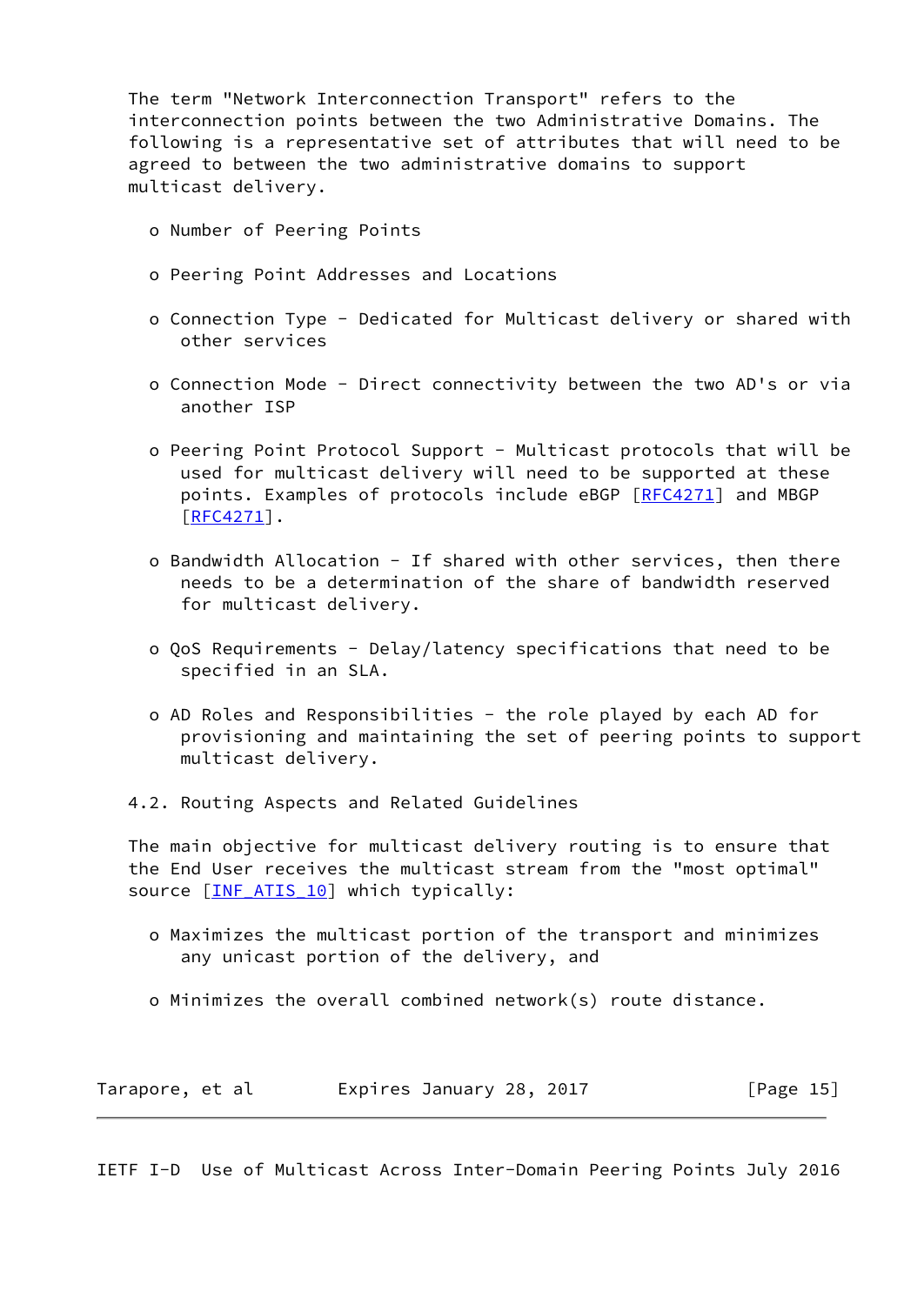This routing objective applies to both Native and AMT; the actual methodology of the solution will be different for each. Regardless, the routing solution is expected to be:

o Scalable

- o Avoid/minimize new protocol development or modifications, and
- o Be robust enough to achieve high reliability and automatically adjust to changes/problems in the multicast infrastructure.

 For both Native and AMT environments, having a source as close as possible to the EU network is most desirable; therefore, in some cases, an AD may prefer to have multiple sources near different peering points, but that is entirely an implementation issue.

4.2.1 Native Multicast Routing Aspects

 Native multicast simply requires that the Administrative Domains coordinate and advertise the correct source address(es) at their network interconnection peering points(i.e., border routers). An example of multicast delivery via a Native Multicast process across two administrative Domains is as follows assuming that the interconnecting peering points are also multicast enabled:

- o Appropriate information is obtained by the EU client who is a subscriber to AD-2 (see Use Case 3.1). This is usually done via an appropriate file transfer - this file is typically known as the manifest file. It contains instructions directing the EU client to launch an appropriate application if necessary, and also additional information for the application about the source location and the group (or stream) id in the form of the "S,G" data. The "S" portion provides the name or IP address of the source of the multicast stream. The file may also contain alternate delivery information such as specifying the unicast address of the stream.
- o The client uses the join message with S,G to join the multicast stream [[RFC4604\]](https://datatracker.ietf.org/doc/pdf/rfc4604).

To facilitate this process, the two AD's need to do the following:

- o Advertise the source id(s) over the Peering Points
- o Exchange relevant Peering Point information such as Capacity and Utilization (Other??)

Tarapore, et al interpries January 28, 2017 [Page 16]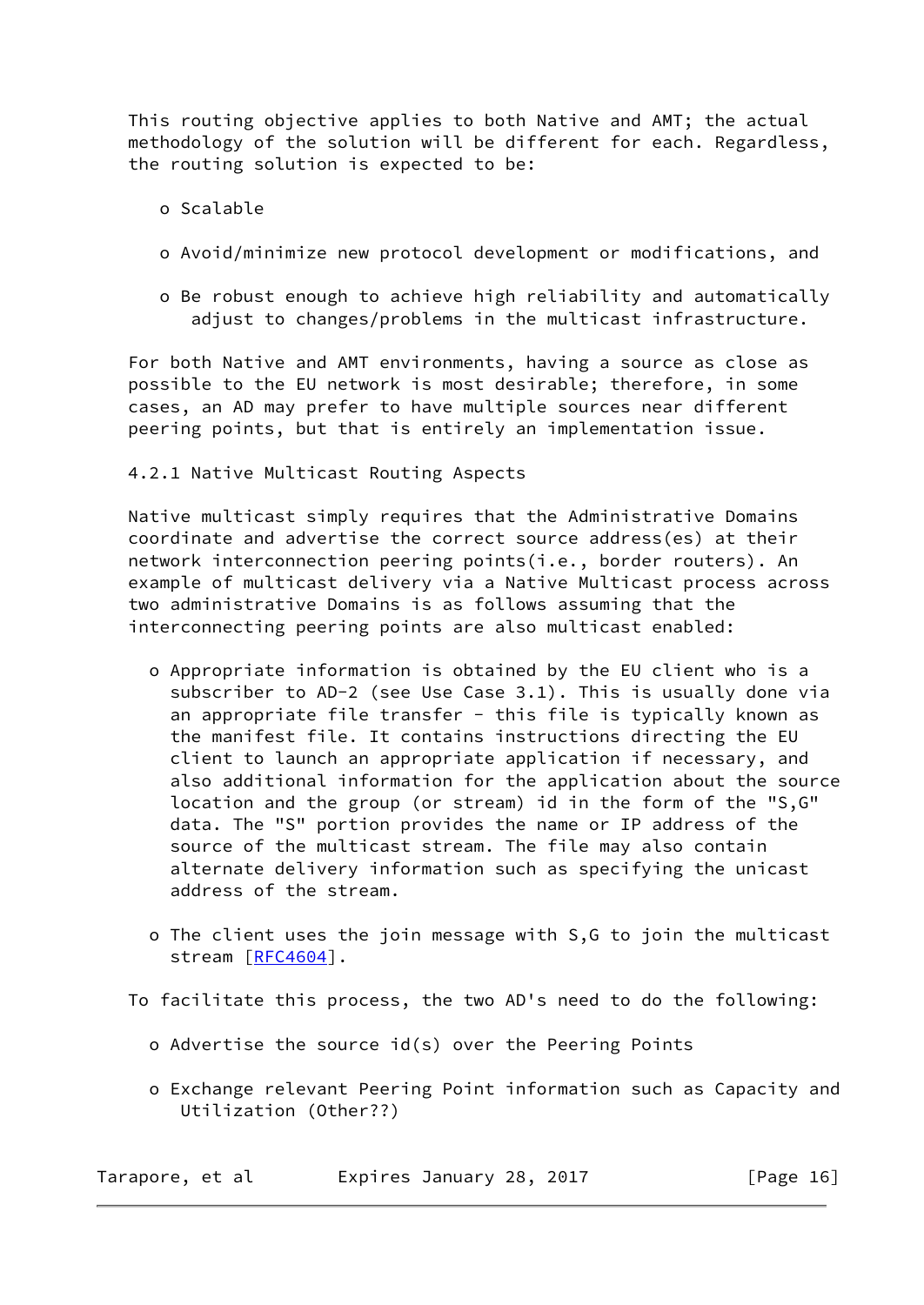<span id="page-17-0"></span>IETF I-D Use of Multicast Across Inter-Domain Peering Points July 2016

 o Implement compatible multicast protocols to ensure proper multicast delivery across the peering points.

4.2.2 GRE Tunnel over Interconnecting Peering Point

 If the interconnecting peering point is not multicast enabled and both ADs are multicast enabled, then a simple solution is to provision a GRE tunnel between the two ADs - see Use Case 3.2.2. The termination points of the tunnel will usually be a network engineering decision, but generally will be between the border routers or even between the AD 2 border router and the AD 1 source (or source access router). The GRE tunnel would allow end-to-end native multicast or AMT multicast to traverse the interface. Coordination and advertisement of the source IP is still required.

 The two AD's need to follow the same process as described in 4.2.1 to facilitate multicast delivery across the Peering Points.

4.2.3 Routing Aspects with AMT Tunnels

 Unlike Native (with or without GRE), an AMT Multicast environment is more complex. It presents a dual layered problem because there are two criteria that should be simultaneously met:

- o Find the closest AMT relay to the end-user that also has multicast connectivity to the content source and
- o Minimize the AMT unicast tunnel distance.

There are essentially two components to the AMT specification:

 o AMT Relays: These serve the purpose of tunneling UDP multicast traffic to the receivers (i.e., End Points). The AMT Relay will receive the traffic natively from the multicast media source and will replicate the stream on behalf of the downstream AMT Gateways, encapsulating the multicast packets into unicast packets and sending them over the tunnel toward the AMT Gateway. In addition, the AMT Relay may perform various usage and activity statistics collection. This results in moving the replication point closer to the end user, and cuts down on traffic across the network. Thus, the linear costs of adding unicast subscribers can be avoided. However, unicast replication is still required for each requesting endpoint within the unicast-only network.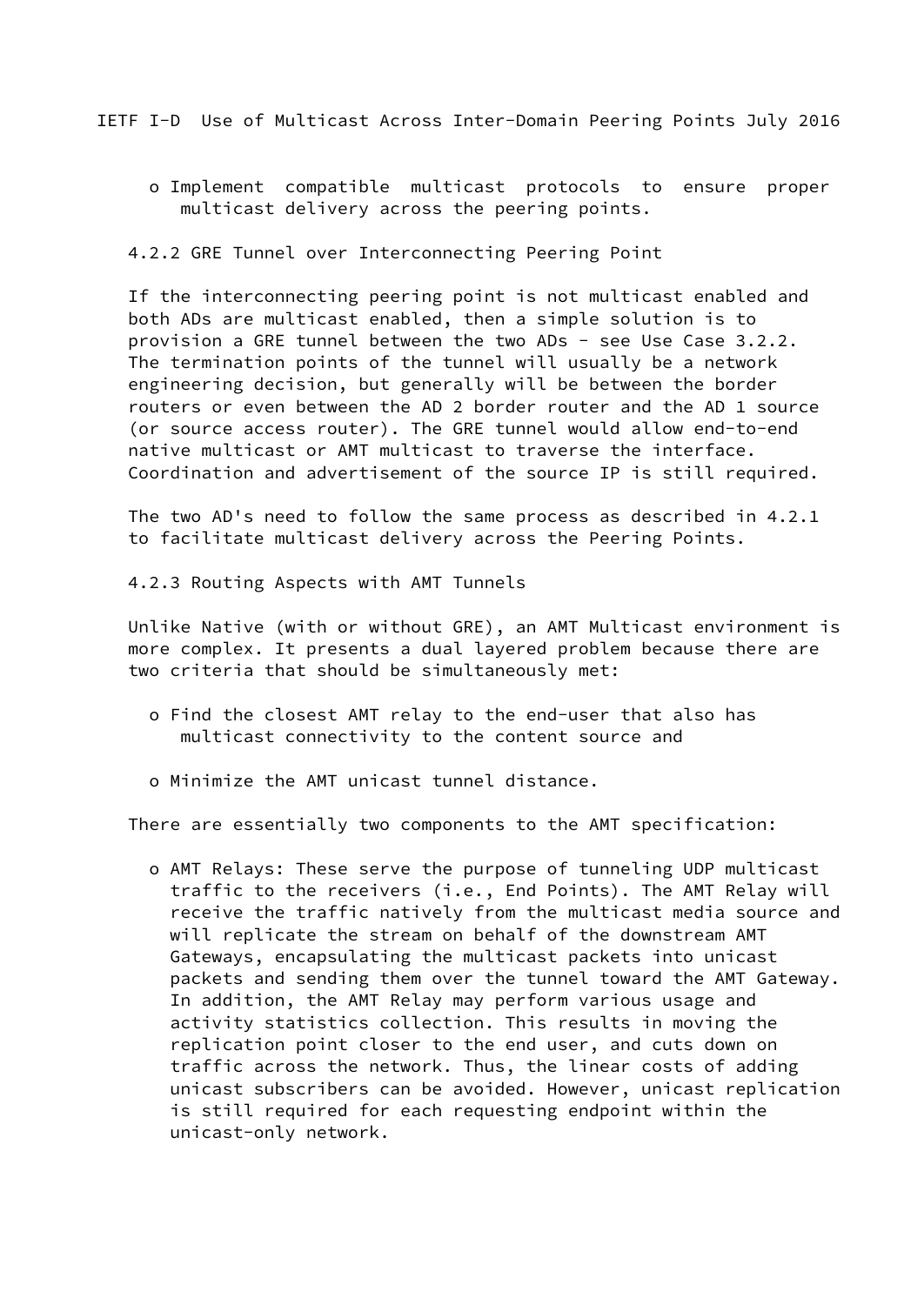IETF I-D Use of Multicast Across Inter-Domain Peering Points July 2016

 o AMT Gateway (GW): The Gateway will reside on an on End-Point this may be a Personal Computer (PC) or a Set Top Box (STB). The AMT Gateway receives join and leave requests from the Application via an Application Programming Interface (API). In this manner, the Gateway allows the endpoint to conduct itself as a true Multicast End-Point. The AMT Gateway will encapsulate AMT messages into UDP packets and send them through a tunnel (across the unicast-only infrastructure) to the AMT Relay.

The simplest AMT Use Case  $(s_{\text{section 3.3}})$  involves peering points that are not multicast enabled between two multicast enabled ADs. An AMT tunnel is deployed between an AMT Relay on the AD 1 side of the peering point and an AMT Gateway on the AD 2 side of the peering point. One advantage to this arrangement is that the tunnel is established on an as needed basis and need not be a provisioned element. The two ADs can coordinate and advertise special AMT Relay Anycast addresses with each other - though they may alternately decide to simply provision Relay addresses, though this would not be an optimal solution in terms of scalability.

 Use Cases 3.4 and 3.5 describe more complicated AMT situations as AD-2 is not multicast enabled. For these cases, the End User device needs to be able to setup an AMT tunnel in the most optimal manner. Using an Anycast IP address for AMT Relays allows for all AMT Gateways to find the "closest" AMT Relay - the nearest edge of the multicast topology of the source. An example of a basic delivery via an AMT Multicast process for these two Use Cases is as follows:

- o The manifest file is obtained by the EU client application. This file contains instructions directing the EU client to an ordered list of particular destinations to seek the requested stream and, for multicast, specifies the source location and the group (or stream) ID in the form of the "S,G" data. The "S" portion provides the URI (name or IP address) of the source of the multicast stream and the "G" identifies the particular stream originated by that source. The manifest file may also contain alternate delivery information such as the address of the unicast form of the content to be used, for example, if the multicast stream becomes unavailable.
- o Using the information in the manifest file, and possibly information provisioned directly in the EU client, a DNS query is initiated in order to connect the EU client/AMT Gateway to an AMT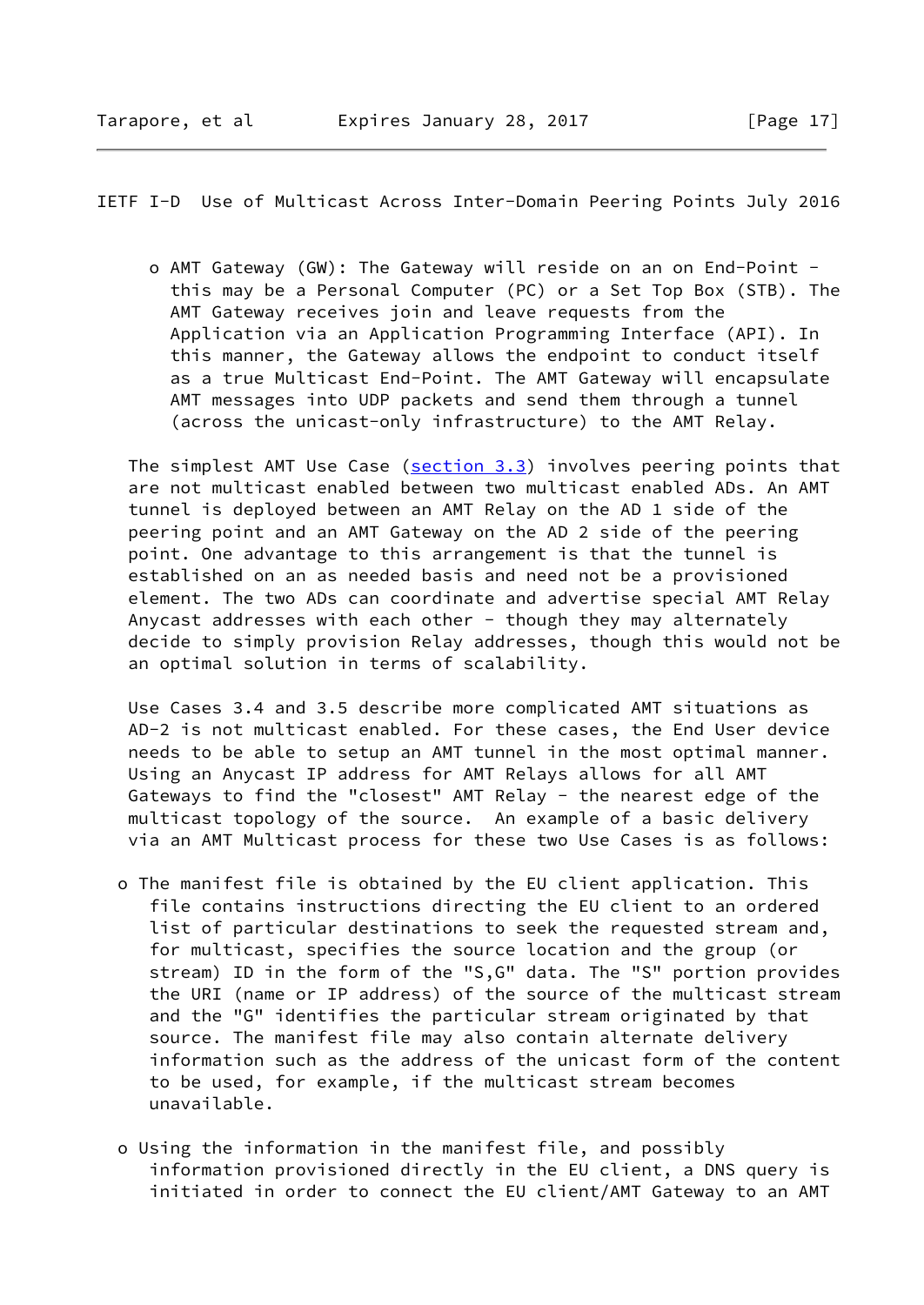Relay.

 o Query results are obtained, and may return an Anycast address or a specific unicast address of a relay. Multiple relays will

| Tarapore, et al | Expires January 28, 2017 | [Page 18] |
|-----------------|--------------------------|-----------|
|-----------------|--------------------------|-----------|

<span id="page-19-0"></span>IETF I-D Use of Multicast Across Inter-Domain Peering Points July 2016

 typically exist. The Anycast address is a routable "pseudo address" shared among the relays that can gain multicast access to the source.

- o If a specific IP address unique to a relay was not obtained, the AMT Gateway then sends a message (e.g., the discovery message) to the Anycast address such that the network is making the routing choice of particular relay - e.g., closest relay to the EU. (Note that in IPv6 there is a specific Anycast format and Anycast is inherent in IPv6 routing, whereas in IPv4 Anycast is handled via provisioning in the network. Details are out of scope for this document.)
- o The contacted AMT Relay then returns its specific unicast IP address (after which the Anycast address is no longer required). Variations may exist as well.
- o The AMT Gateway uses that unicast IP address to initiate a three way handshake with the AMT Relay.
- o AMT Gateway provides "S,G" to the AMT Relay (embedded in AMT protocol messages).
- o AMT Relay receives the "S,G" information and uses the S,G to join the appropriate multicast stream, if it has not already subscribed to that stream.
- o AMT Relay encapsulates the multicast stream into the tunnel between the Relay and the Gateway, providing the requested content to the EU.

 Note: Further routing discussion on optimal method to find "best AMT Relay/GW combination" and information exchange between AD's to be provided.

4.3. Back Office Functions - Provisioning and Logging Guidelines

Back Office refers to the following: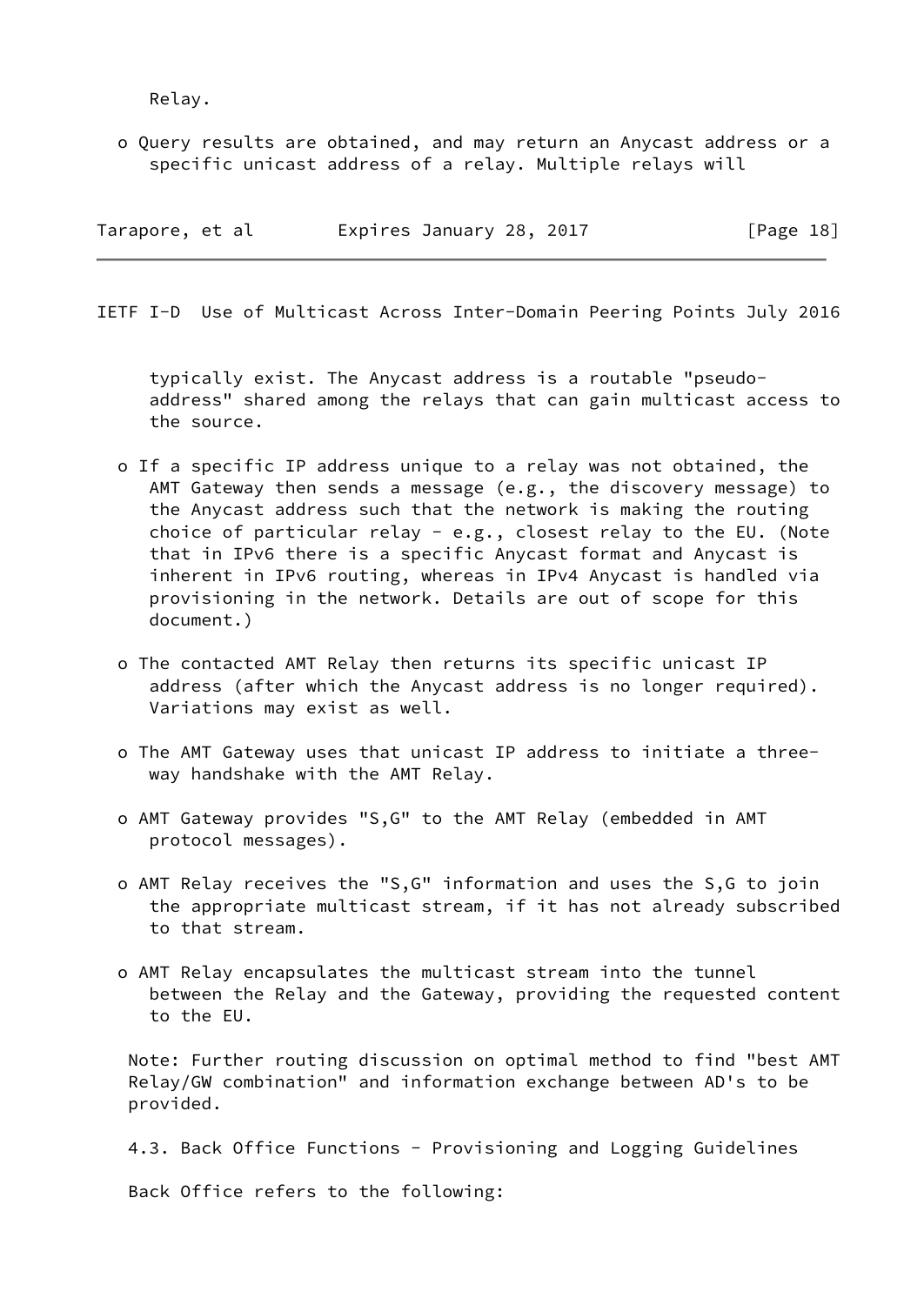- o Servers and Content Management systems that support the delivery of applications via multicast and interactions between ADs.
- o Functionality associated with logging, reporting, ordering, provisioning, maintenance, service assurance, settlement, etc.

Tarapore, et al expires January 28, 2017 [Page 19]

#### <span id="page-20-0"></span>IETF I-D Use of Multicast Across Inter-Domain Peering Points July 2016

### 4.3.1 Provisioning Guidelines

 Resources for basic connectivity between ADs Providers need to be provisioned as follows:

- o Sufficient capacity must be provisioned to support multicast-based delivery across ADs.
- o Sufficient capacity must be provisioned for connectivity between all supporting back-offices of the ADs as appropriate. This includes activating proper security treatment for these back office connections (gateways, firewalls, etc) as appropriate.
- o Routing protocols as needed, e.g. configuring routers to support these.

 Provisioning aspects related to Multicast-Based inter-domain delivery are as follows.

 The ability to receive requested application via multicast is triggered via the manifest file. Hence, this file must be provided to the EU regarding multicast URL - and unicast fallback if applicable. AD-2 must build manifest and provision capability to provide the file to the EU.

 Native multicast functionality is assumed to be available across many ISP backbones, peering and access networks. If however, native multicast is not an option (Use Cases 3.4 and 3.5), then:

- o EU must have multicast client to use AMT multicast obtained either from Application Source (per agreement with AD-1) or from AD-1 or AD-2 (if delegated by the Application Source).
- o If provided by AD-1/AD-2, then the EU could be redirected to a client download site (note: this could be an Application Source site). If provided by the Application Source, then this Source would have to coordinate with AD-1 to ensure the proper client is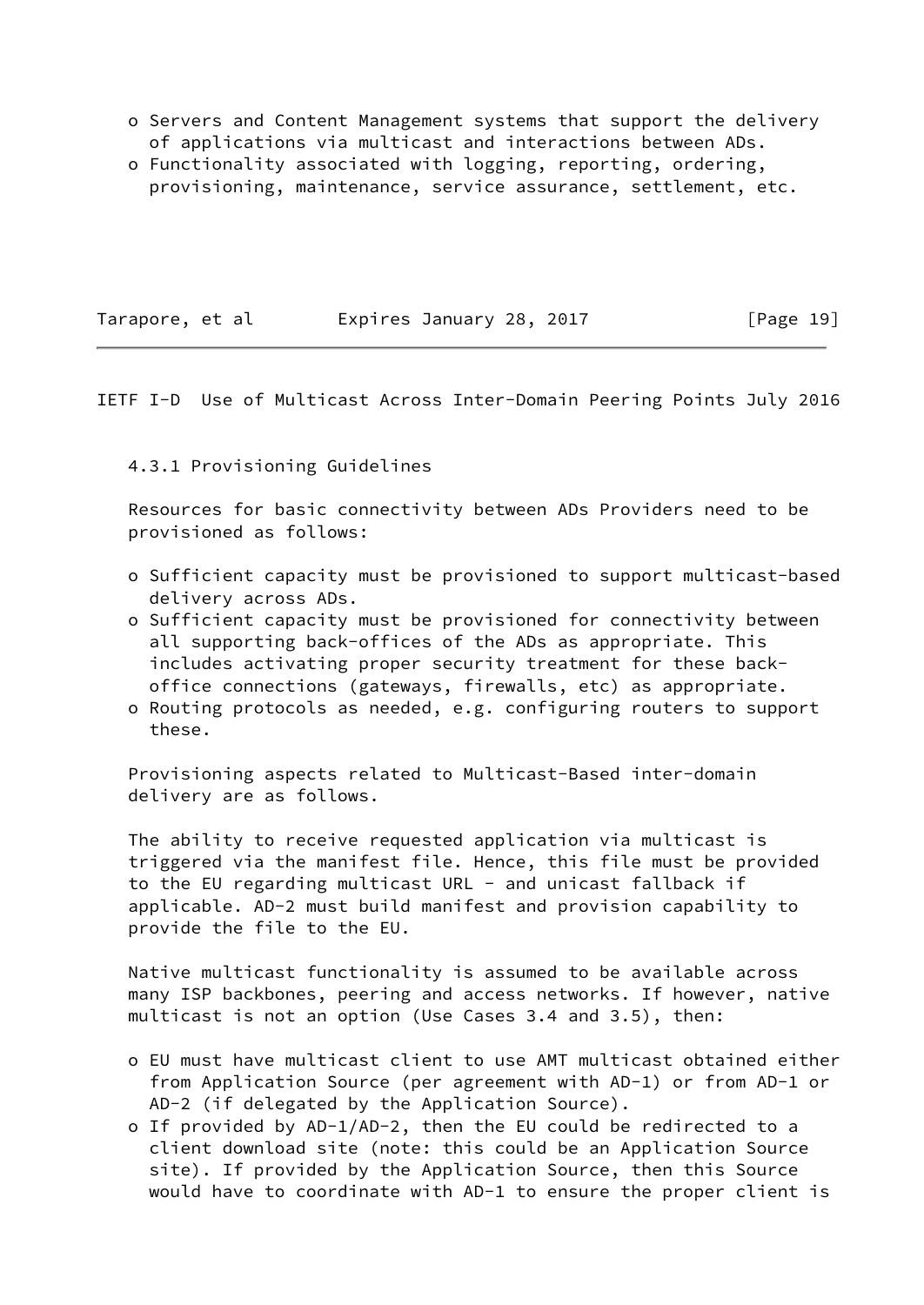provided (assuming multiple possible clients).

- o Where AMT Gateways support different application sets, all AD-2 AMT Relays need to be provisioned with all source & group addresses for streams it is allowed to join.
- o DNS across each AD must be provisioned to enable a client GW to locate the optimal AMT Relay (i.e. longest multicast path and shortest unicast tunnel) with connectivity to the content's multicast source.

| Tarapore, et al | Expires January 28, 2017 | [Page 20] |
|-----------------|--------------------------|-----------|
|-----------------|--------------------------|-----------|

<span id="page-21-0"></span>IETF I-D Use of Multicast Across Inter-Domain Peering Points July 2016

 Provisioning Aspects Related to Operations and Customer Care are stated as follows.

 Each AD provider is assumed to provision operations and customer care access to their own systems.

 AD-1's operations and customer care functions must have visibility to what is happening in AD-2's network or to the service provided by AD-2, sufficient to verify their mutual goals and operations, e.g. to know how the EU's are being served. This can be done in two ways:

- o Automated interfaces are built between AD-1 and AD-2 such that operations and customer care continue using their own systems. This requires coordination between the two AD's with appropriate provisioning of necessary resources.
- o AD-1's operations and customer care personnel are provided access directly to AD-2's system. In this scenario, additional provisioning in these systems will be needed to provide necessary access. Additional provisioning must be agreed to by the two AD-2s to support this option.
- 4.3.2 Application Accounting Guidelines

 All interactions between pairs of ADs can be discovered and/or be associated with the account(s) utilized for delivered applications. Supporting guidelines are as follows:

- o A unique identifier is recommended to designate each master account.
- o AD-2 is expected to set up "accounts" (logical facility generally protected by login/password/credentials) for use by AD-1. Multiple accounts and multiple types/partitions of accounts can apply, e.g.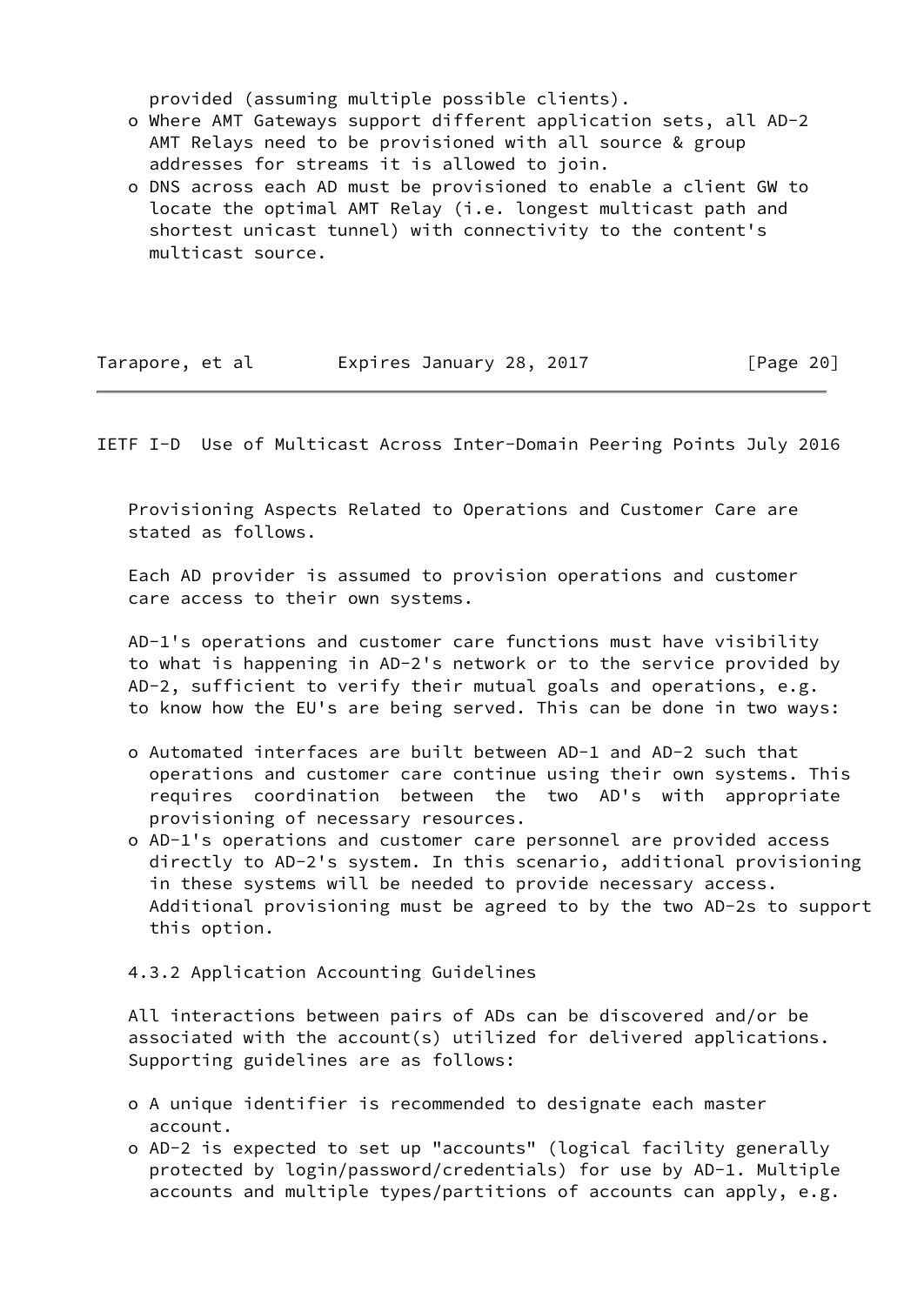customer accounts, security accounts, etc.

4.3.3 Log Management Guidelines

 Successful delivery of applications via multicast between pairs of interconnecting ADs requires that appropriate logs will be exchanged between them in support. Associated guidelines are as follows.

 AD-2 needs to supply logs to AD-1 per existing contract(s). Examples of log types include the following:

 o Usage information logs at aggregate level. o Usage failure instances at an aggregate level.

| Tarapore, et al |  |  | Expires January 28, 2017 |  |  |  |  | [Page 21] |  |
|-----------------|--|--|--------------------------|--|--|--|--|-----------|--|
|-----------------|--|--|--------------------------|--|--|--|--|-----------|--|

IETF I-D Use of Multicast Across Inter-Domain Peering Points July 2016

- o Grouped or sequenced application access performance/behavior/failure at an aggregate level to support potential Application Provider-driven strategies. Examples of aggregate levels include grouped video clips, web pages, and sets of software download.
- o Security logs, aggregated or summarized according to agreement (with additional detail potentially provided during security events, by agreement).
- o Access logs (EU), when needed for troubleshooting.
- o Application logs (what is the application doing), when needed for shared troubleshooting.
- o Syslogs (network management), when needed for shared troubleshooting.

 The two ADs may supply additional security logs to each other as agreed to by contract(s). Examples include the following:

- o Information related to general security-relevant activity which may be of use from a protective or response perspective, such as types and counts of attacks detected, related source information, related target information, etc.
- o Aggregated or summarized logs according to agreement (with additional detail potentially provided during security events, by agreement)

4.4. Operations - Service Performance and Monitoring Guidelines

Service Performance refers to monitoring metrics related to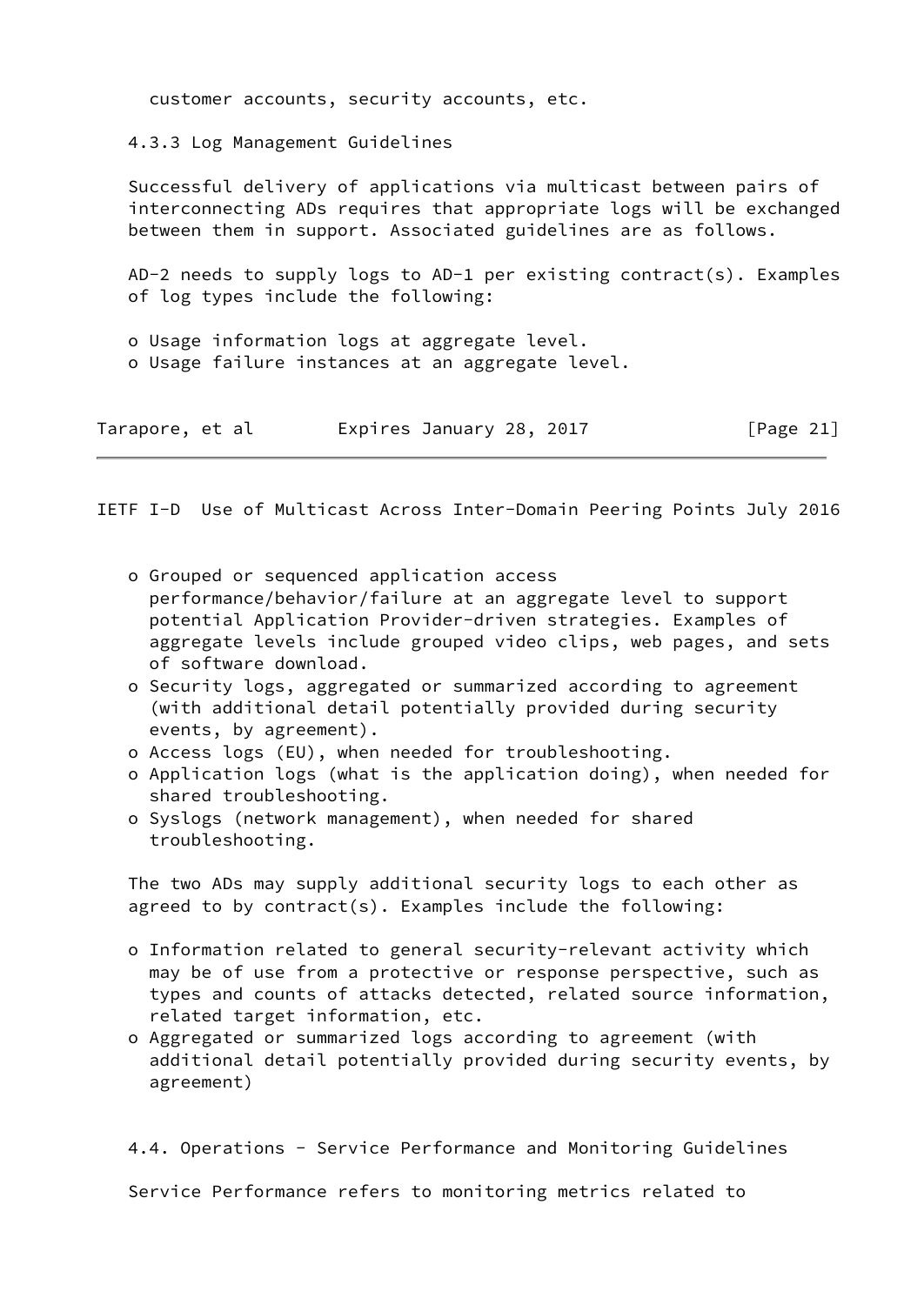multicast delivery via probes. The focus is on the service provided by AD-2 to AD-1 on behalf of all multicast application sources (metrics may be specified for SLA use or otherwise). Associated guidelines are as follows:

- o Both AD's are expected to monitor, collect, and analyze service performance metrics for multicast applications. AD-2 provides relevant performance information to AD-1; this enables AD-1 to create an end-to-end performance view on behalf of the multicast application source.
- o Both AD's are expected to agree on the type of probes to be used to monitor multicast delivery performance. For example, AD-2 may permit AD-1's probes to be utilized in the AD-2 multicast service

| Tarapore, et al |  | Expires January 28, 2017 |  | [Page 22] |
|-----------------|--|--------------------------|--|-----------|
|-----------------|--|--------------------------|--|-----------|

IETF I-D Use of Multicast Across Inter-Domain Peering Points July 2016

 footprint. Alternately, AD-2 may deploy its own probes and relay performance information back to AD-1.

 o In the event of performance degradation (SLA violation), AD-1 may have to compensate the multicast application source per SLA agreement. As appropriate, AD-1 may seek compensation from AD-2 if the cause of the degradation is in AD-2's network.

 Service Monitoring generally refers to a service (as a whole) provided on behalf of a particular multicast application source provider. It thus involves complaints from End Users when service problems occur. EU's direct their complaints to the source provider; in turn the source provider submits these complaints to AD-1. The responsibility for service delivery lies with AD-1; as such AD-1 will need to determine where the service problem is occurring - its own network or in AD-2. It is expected that each AD will have tools to monitor multicast service status in its own network.

- o Both AD's will determine how best to deploy multicast service monitoring tools. Typically, each AD will deploy its own set of monitoring tools; in which case, both AD's are expected to inform each other when multicast delivery problems are detected.
- o AD-2 may experience some problems in its network. For example, for the AMT Use Cases, one or more AMT Relays may be experiencing difficulties. AD-2 may be able to fix the problem by rerouting the multicast streams via alternate AMT Relays. If the fix is not successful and multicast service delivery degrades, then AD-2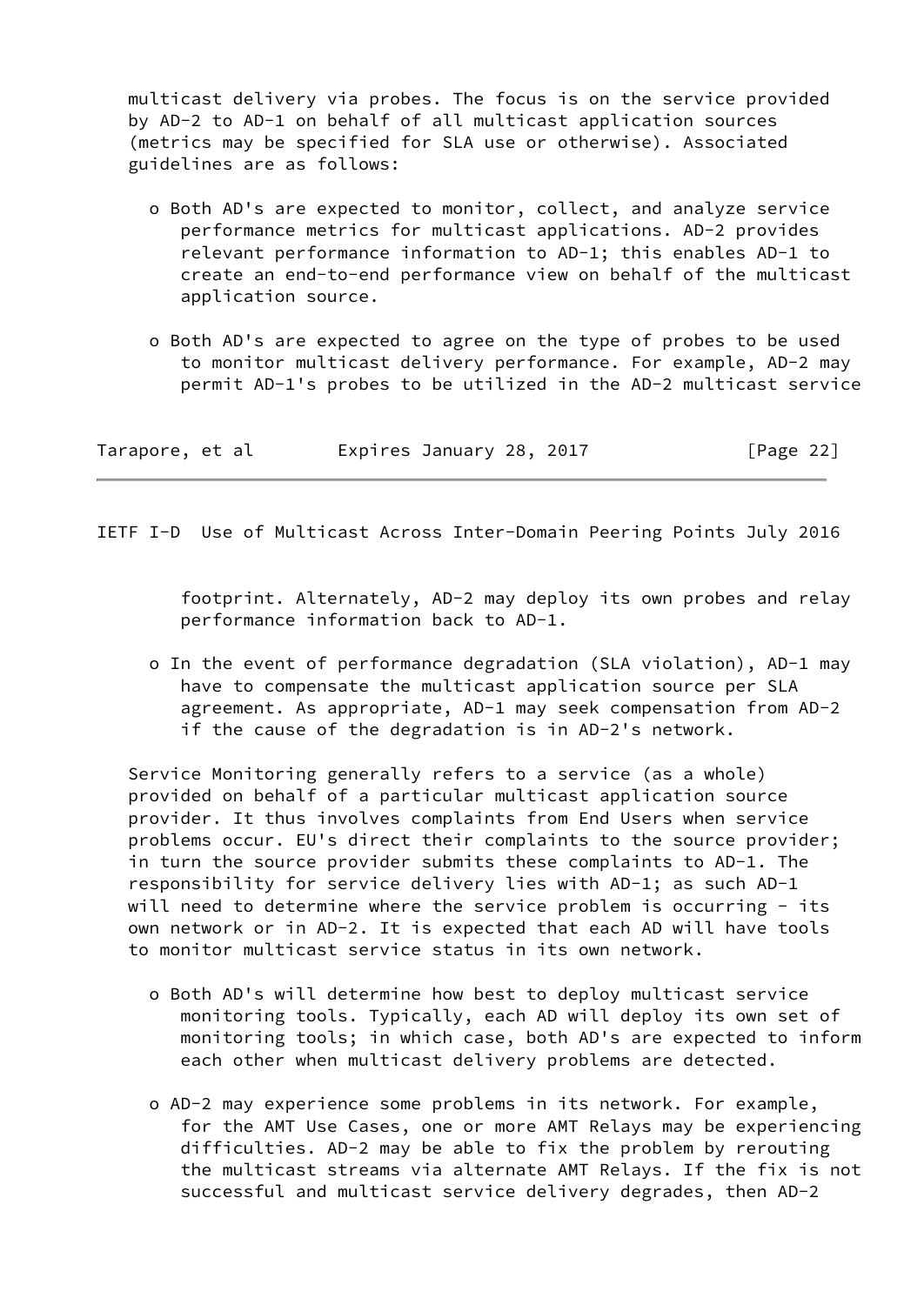needs to report the issue to AD-1.

 o When problem notification is received from a multicast application source, AD-1 determines whether the cause of the problem is within its own network or within the AD-2 domain. If the cause is within the AD-2 domain, then AD-1 supplies all necessary information to AD-2. Examples of supporting information include the following:

o Kind of problem(s)

o Starting point & duration of problem(s).

o Conditions in which problem(s) occur.

o IP address blocks of affected users.

| Tarapore, et al |  | Expires January 28, 2017 |  |  | [Page 23] |
|-----------------|--|--------------------------|--|--|-----------|
|-----------------|--|--------------------------|--|--|-----------|

<span id="page-24-0"></span>IETF I-D Use of Multicast Across Inter-Domain Peering Points July 2016

o ISPs of affected users.

- o Type of access e.g., mobile versus desktop.
- o Locations of affected EUs.
- o Both AD's conduct some form of root cause analysis for multicast service delivery problems. Examples of various factors for consideration include:
	- o Verification that the service configuration matches the product features.
	- o Correlation and consolidation of the various customer problems and resource troubles into a single root service problem.
	- o Prioritization of currently open service problems, giving consideration to problem impact, service level agreement, etc.
	- o Conduction of service tests, including one time tests or a series of tests over a period of time.
	- o Analysis of test results.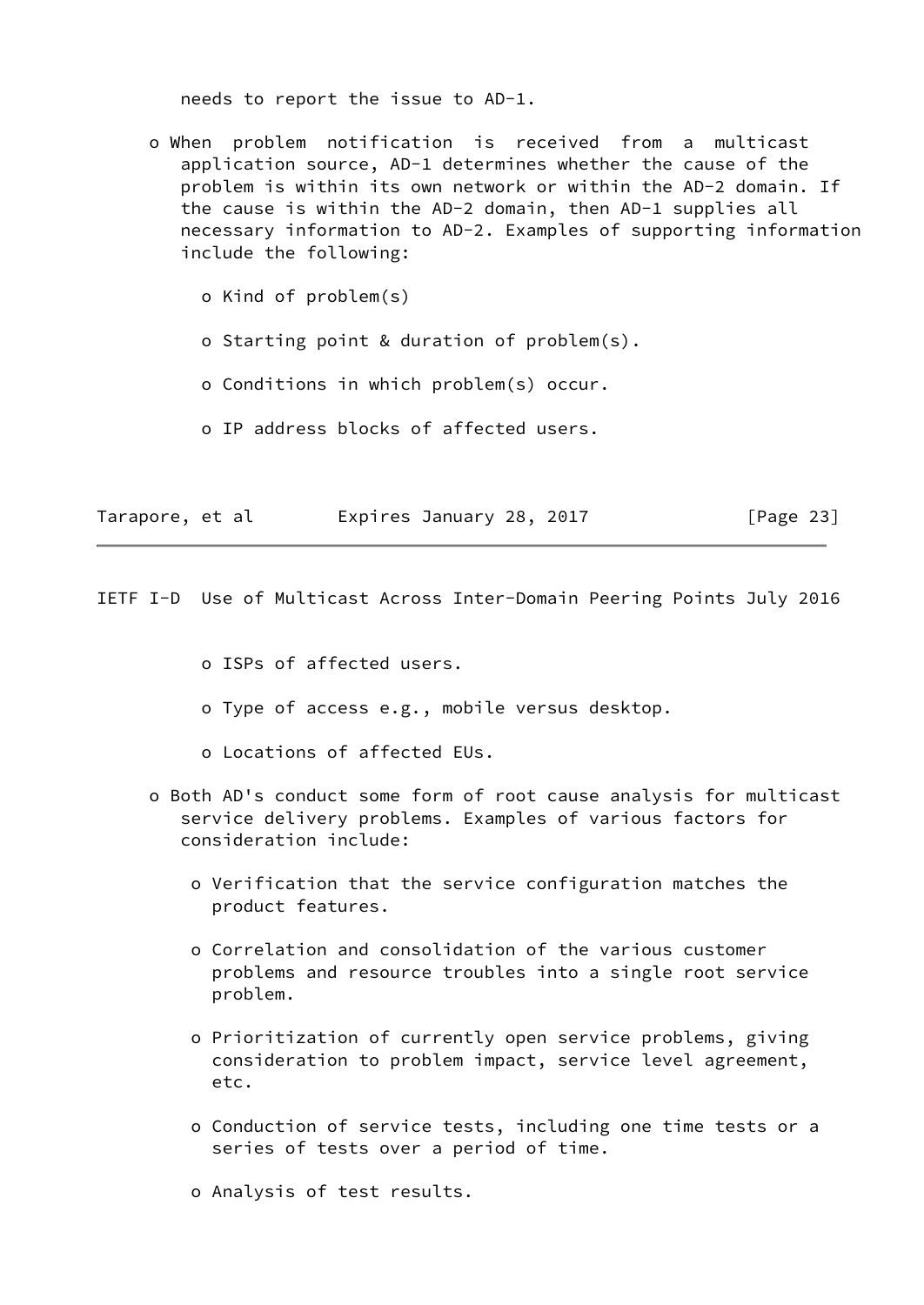- o Analysis of relevant network fault or performance data.
- o Analysis of the problem information provided by the customer  $(CP)$ .
- o Once the cause of the problem has been determined and the problem has been fixed, both AD's need to work jointly to verify and validate the success of the fix.
- o Faults in service could lead to SLA violation for which the multicast application source provider may have to be compensated by AD-1. Subsequently, AD-1 may have to be compensated by AD-2 based on the contract.

4.5. Client Reliability Models/Service Assurance Guidelines

 There are multiple options for instituting reliability architectures, most are at the application level. Both AD's should work those out with their contract/agreement and with the multicast application source providers.

| Tarapore, et al |  |  | Expires January 28, 2017 |  |  |  | [Page 24] |  |
|-----------------|--|--|--------------------------|--|--|--|-----------|--|
|-----------------|--|--|--------------------------|--|--|--|-----------|--|

<span id="page-25-0"></span>IETF I-D Use of Multicast Across Inter-Domain Peering Points July 2016

 Network reliability can also be enhanced by the two AD's by provisioning alternate delivery mechanisms via unicast means.

5. Troubleshooting and Diagnostics

 Any service provider supporting multicast delivery of content should have the capability to collect diagnostics as part of multicast troubleshooting practices and resolve network issues accordingly. Issues may become apparent or identified either through network monitoring functions or by customer reported problems as described in section 4.4.

 It is expected that multicast diagnostics will be collected according to currently established practices  $[MDH-04]$  $[MDH-04]$ . However, given that inter-domain creates a significant interdependence of proper networking functionality between providers there does exist a need for providers to be able to signal/alert each other if there are any issues noted by either one.

 Service providers may also wish to allow limited read-only administrative access to their routers via a looking-glass style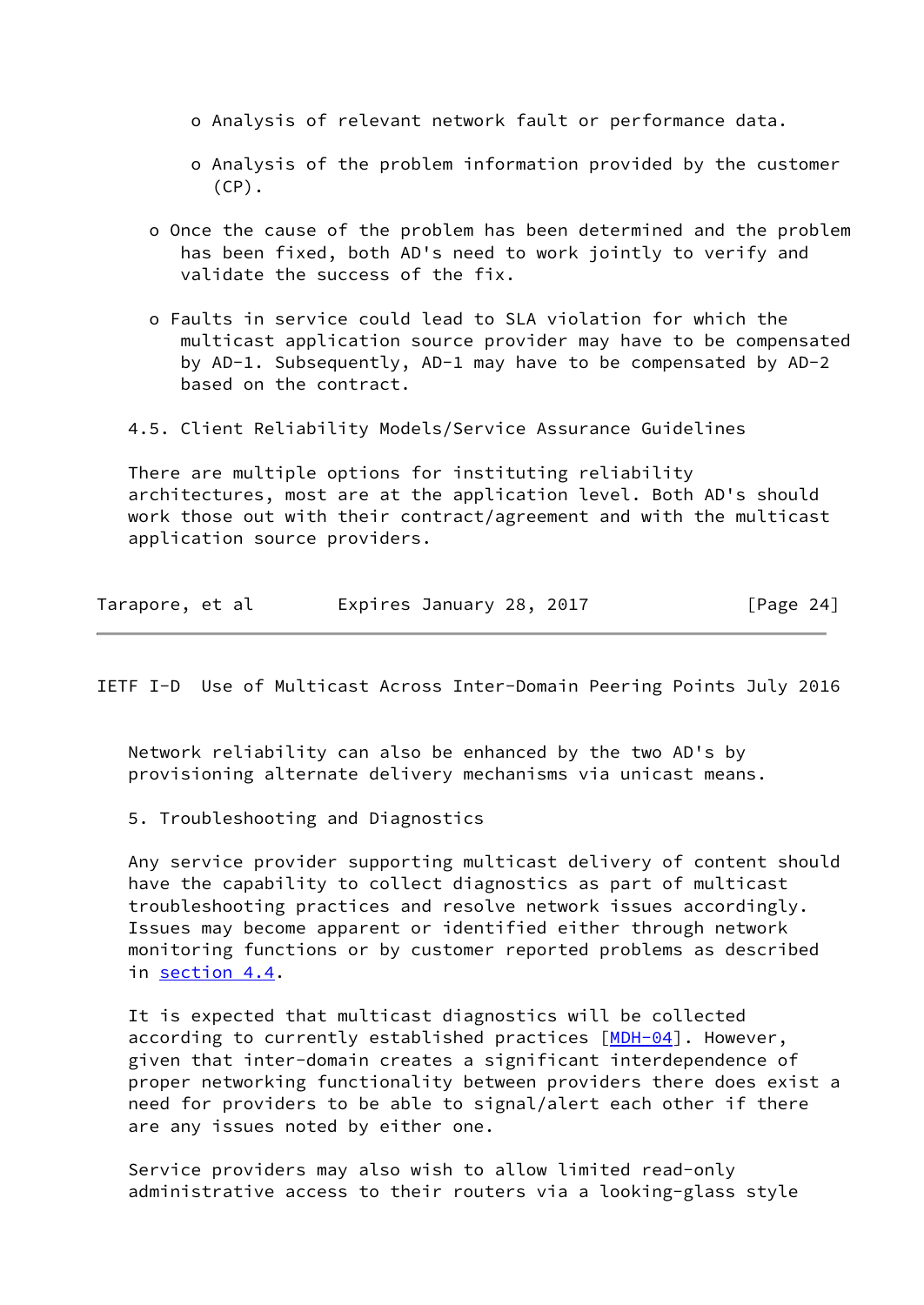router proxy to facilitate the debugging of multicast control state and peering status. Software implementations for this purpose is readily available [Traceroute] and can be easily extended to provide access to commonly-used multicast troubleshooting commands in a secure manner.

 The specifics of the notification and alerts are beyond the scope of this document, but general guidelines are similar to those described in section 4.4 (Service Performance and Monitoring). Some general communications issues are stated as follows.

- o Appropriate communications channels will be established between the customer service and operations groups from both AD's to facilitate information sharing related to diagnostic troubleshooting.
- o A default resolution period may be considered to resolve open issues. Alternately, mutually acceptable resolution periods could be established depending on the severity of the identified trouble.

| Tarapore, et al |  | Expires January 28, 2017 |  | [Page 25] |
|-----------------|--|--------------------------|--|-----------|
|-----------------|--|--------------------------|--|-----------|

<span id="page-26-0"></span>IETF I-D Use of Multicast Across Inter-Domain Peering Points July 2016

6. Security Considerations

 From a security perspective, normal security procedures are expected to be followed by each AD to facilitate multicast delivery to registered and authenticated end users. Additionally:

- o Encryption Peering point links may be encrypted per agreement if dedicated for multicast delivery.
- o Security Breach Mitigation Plan In the event of a security breach, the two AD's are expected to have a mitigation plan for shutting down the peering point and directing multicast traffic over alternated peering points. It is also expected that appropriate information will be shared for the purpose of securing the identified breach.

DRM and Application Accounting, Authorization and Authentication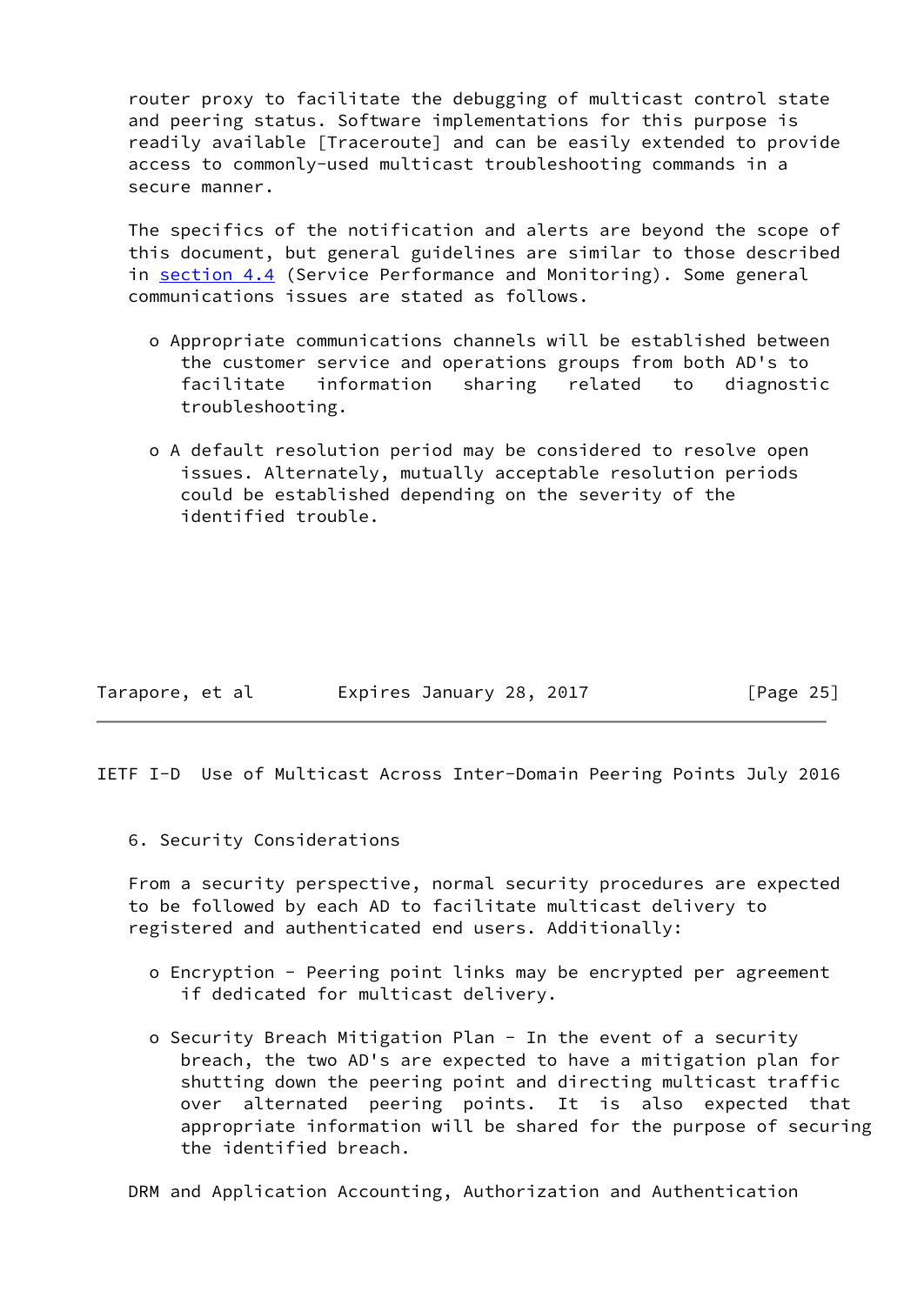should be the responsibility of the multicast application source provider and/or AD-1. AD-1 needs to work out the appropriate agreements with the source provider.

 Network has no DRM responsibilities, but might have authentication and authorization obligations. These though are consistent with normal operations of a CDN to insure end user reliability, security and network security.

 AD-1 and AD-2 should have mechanisms in place to ensure proper accounting for the volume of bytes delivered through the peering point and separately the number of bytes delivered to EUs. For example, [\[BCP38\]](#page-28-1) style filtering could be deployed by both AD's to ensure that only legitimately sourced multicast content is exchanged between them.

 If there are problems related to failure of token authentication when end-users are supported by AD-2, then some means of validating proper working of the token authentication process (e.g., back-end servers querying the multicast application source provider's token authentication server are communicating properly) should be considered. Details will have to be worked out during implementation (e.g., test tokens or trace token exchange process).

7. IANA Considerations

| Tarapore, et al |  | Expires January 28, 2017 |  | [Page 26] |  |
|-----------------|--|--------------------------|--|-----------|--|
|                 |  |                          |  |           |  |

<span id="page-27-0"></span>IETF I-D Use of Multicast Across Inter-Domain Peering Points July 2016

## 8. Conclusions

 This Best Current Practice document provides detailed Use Case scenarios for the transmission of applications via multicast across peering points between two Administrative Domains. A detailed set of guidelines supporting the delivery is provided for all Use Cases.

 For Use Cases involving AMT tunnels (cases 3.4 and 3.5), it is recommended that proper procedures are implemented such that the various AMT Gateways (at the End User devices and the AMT nodes in AD-2) are able to find the correct AMT Relay in other AMT nodes as appropriate. Section 4.3 provides an overview of one method that finds the optimal Relay-Gateway combination via the use of an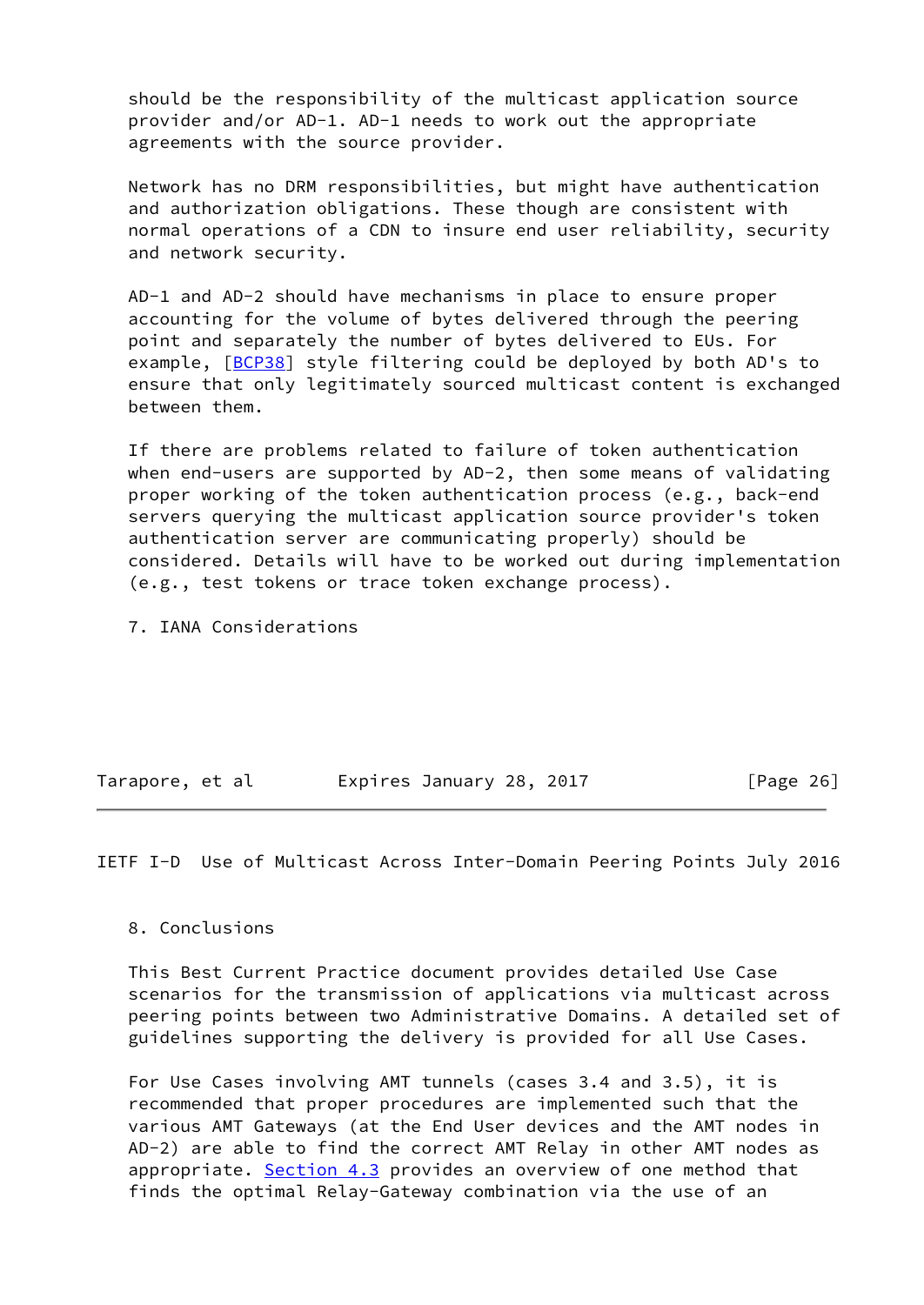Anycast IP address for AMT Relays.

9. References

9.1. Normative References

 [RFC2784] D. Farinacci, T. Li, S. Hanks, D. Meyer, P. Traina, "Generic Routing Encapsulation (GRE)", [RFC 2784,](https://datatracker.ietf.org/doc/pdf/rfc2784) March 2000

 [RFC3618] B. Fenner, et al, "Multicast Source Discovery Protocol", [RFC 3618](https://datatracker.ietf.org/doc/pdf/rfc3618), October 2003

 [RFC4271] Y. Rekhter, et al, "A Border Gateway Protocol 4 (BGP-4)", [RFC 4271](https://datatracker.ietf.org/doc/pdf/rfc4271), January 2006

 [RFC4604] H. Holbrook, et al, "Using Internet Group Management Protocol Version 3 (IGMPv3) and Multicast Listener Discovery Protocol Version 2 (MLDv2) for Source Specific Multicast", [RFC 4604,](https://datatracker.ietf.org/doc/pdf/rfc4604) August 2006

[RFC4607] H. Holbrook, et al, "Source Specific Multicast", [RFC 4607,](https://datatracker.ietf.org/doc/pdf/rfc4607) August 2006

[RFC7450] G. Bumgardner, "Automatic Multicast Tunneling", [RFC 7450](https://datatracker.ietf.org/doc/pdf/rfc7450), February 2015

<span id="page-28-1"></span> [BCP38] P. Ferguson, et al, "Network Ingress Filtering: Defeating Denial of Service Attacks which employ IP Source Address Spoofing", BCP: 38, May 2000

Tarapore, et al expires January 28, 2017 [Page 27]

<span id="page-28-0"></span>IETF I-D Use of Multicast Across Inter-Domain Peering Points July 2016

[\[draft-acg](https://datatracker.ietf.org/doc/pdf/draft-acg)] M. Abrahamsson, et al, "Multicast Service Models", [draft-acg-mboned-multicast-models-00](https://datatracker.ietf.org/doc/pdf/draft-acg-mboned-multicast-models-00), July 2017, Work in progress

9.2. Informative References

<span id="page-28-2"></span>[INF ATIS 10] "CDN Interconnection Use Cases and Requirements in a Multi-Party Federation Environment", ATIS Standard A-0200010, December 2012

<span id="page-28-3"></span> [MDH-04] D. Thaler, et al, "Multicast Debugging Handbook", IETF I-D [draft-ietf-mboned-mdh-04.txt](https://datatracker.ietf.org/doc/pdf/draft-ietf-mboned-mdh-04.txt), May 2000 [Traceroute]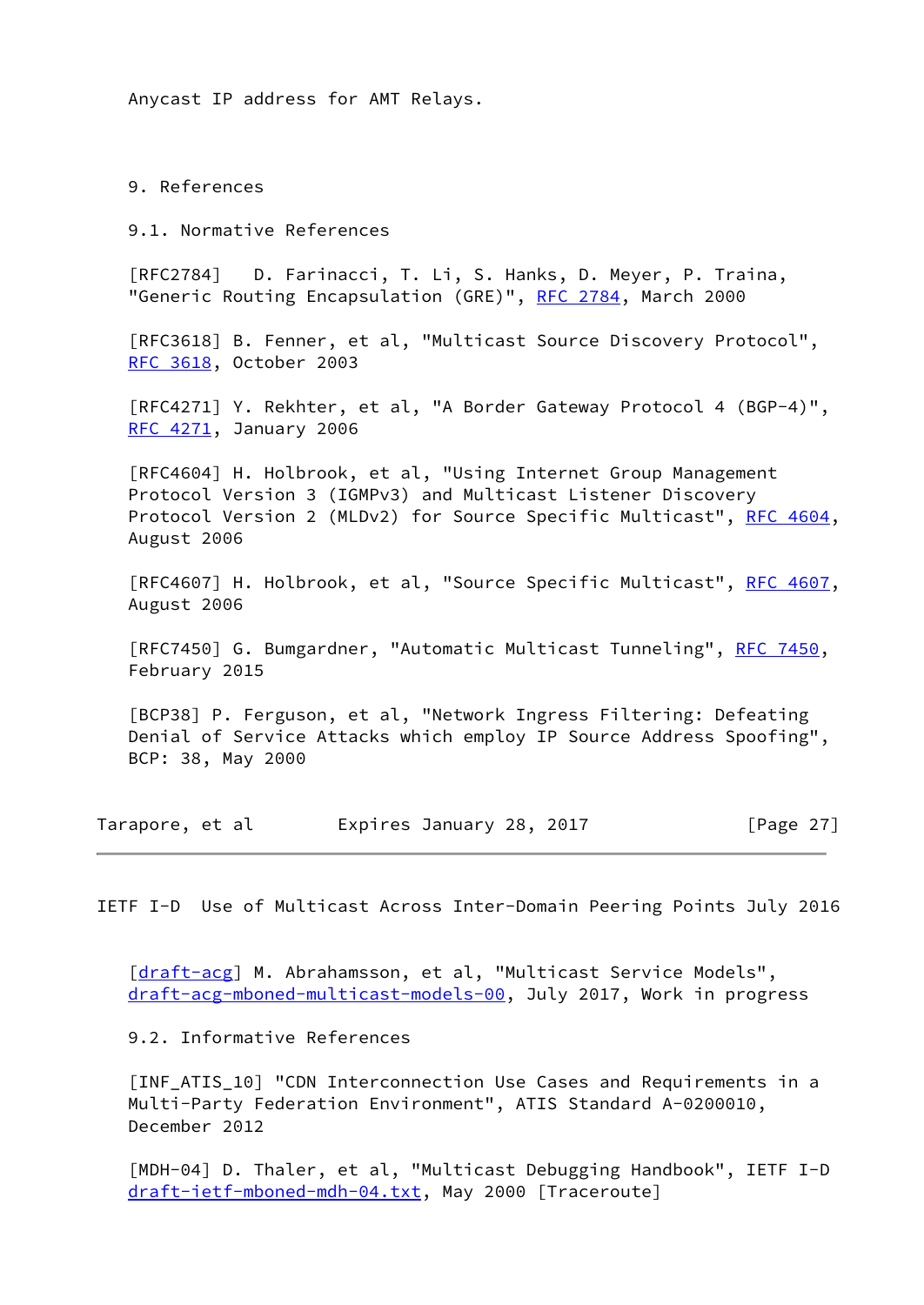<http://traceroute.org/#source%20code>

10. Acknowledgments

Tarapore, et al expires January 28, 2017 [Page 28]

IETF I-D Use of Multicast Across Inter-Domain Peering Points July 2016

 Authors' Addresses Percy S. Tarapore AT&T Phone: 1-732-420-4172 Email: tarapore@att.com